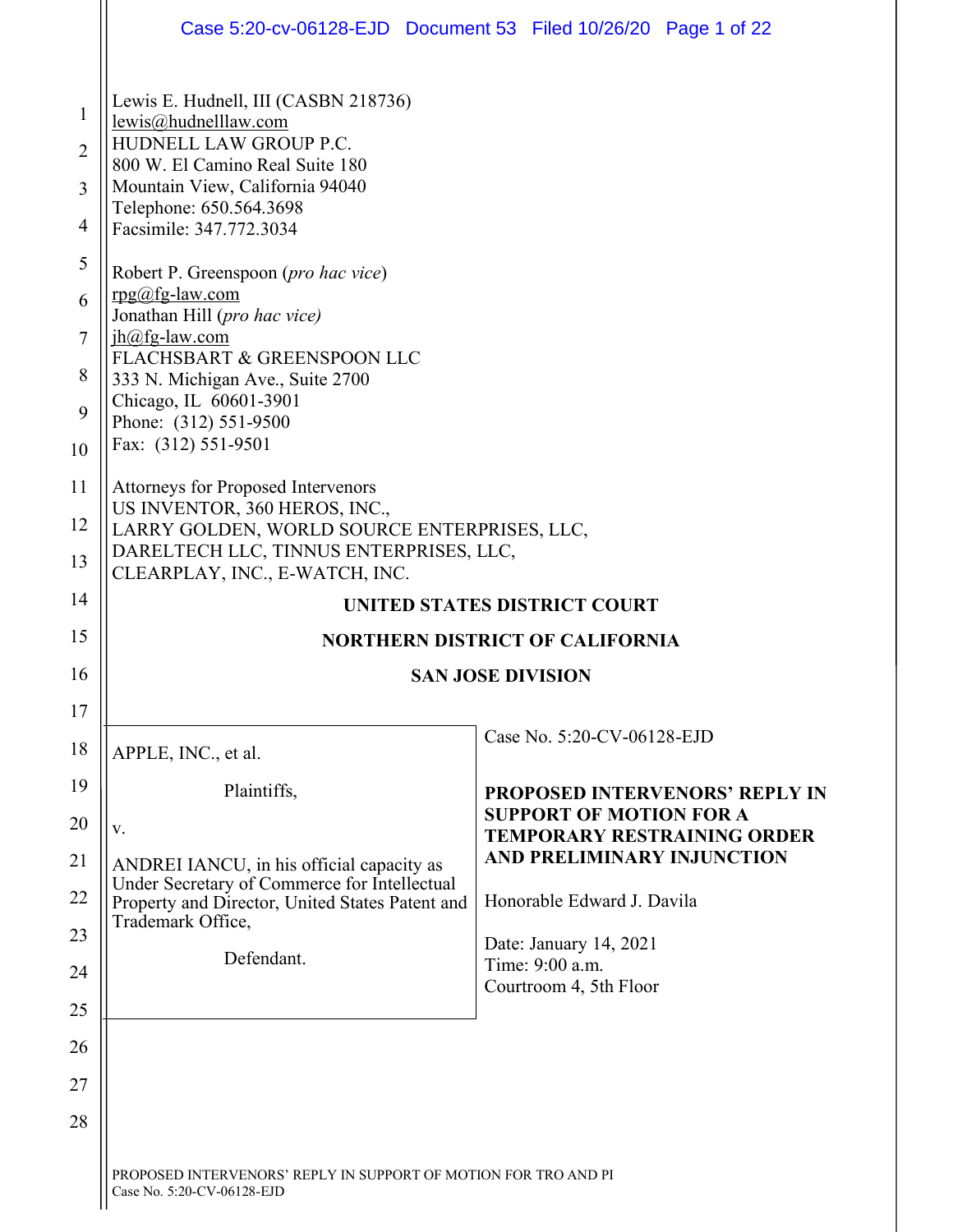|                |                | Case 5:20-cv-06128-EJD  Document 53  Filed 10/26/20  Page 2 of 22                             |  |
|----------------|----------------|-----------------------------------------------------------------------------------------------|--|
| $\mathbf{1}$   |                | <b>TABLE OF CONTENTS</b>                                                                      |  |
| $\overline{2}$ |                |                                                                                               |  |
| 3              |                |                                                                                               |  |
| 4              | $\mathbf{I}$ . |                                                                                               |  |
| 5              | II.            |                                                                                               |  |
| 6              |                |                                                                                               |  |
| $\overline{7}$ |                | $A_{\cdot}$                                                                                   |  |
| 8              |                | <b>B.</b>                                                                                     |  |
| 9              |                | $\mathcal{C}$ .                                                                               |  |
| 10             |                | D.                                                                                            |  |
| 11             | III.           |                                                                                               |  |
| 12             |                |                                                                                               |  |
| 13             |                |                                                                                               |  |
| 14             |                |                                                                                               |  |
| 15             |                |                                                                                               |  |
| 16             |                |                                                                                               |  |
| 17             |                |                                                                                               |  |
| 18             |                |                                                                                               |  |
| 19             |                |                                                                                               |  |
| 20             |                |                                                                                               |  |
| 21             |                |                                                                                               |  |
| 22             |                |                                                                                               |  |
| 23             |                |                                                                                               |  |
| 24             |                |                                                                                               |  |
| 25             |                |                                                                                               |  |
| 26             |                |                                                                                               |  |
| 27             |                |                                                                                               |  |
| 28             |                |                                                                                               |  |
|                |                | PROPOSED INTERVENORS' REPLY IN SUPPORT OF MOTION FOR TRO AND PI<br>Case No. 5:20-CV-06128-EJD |  |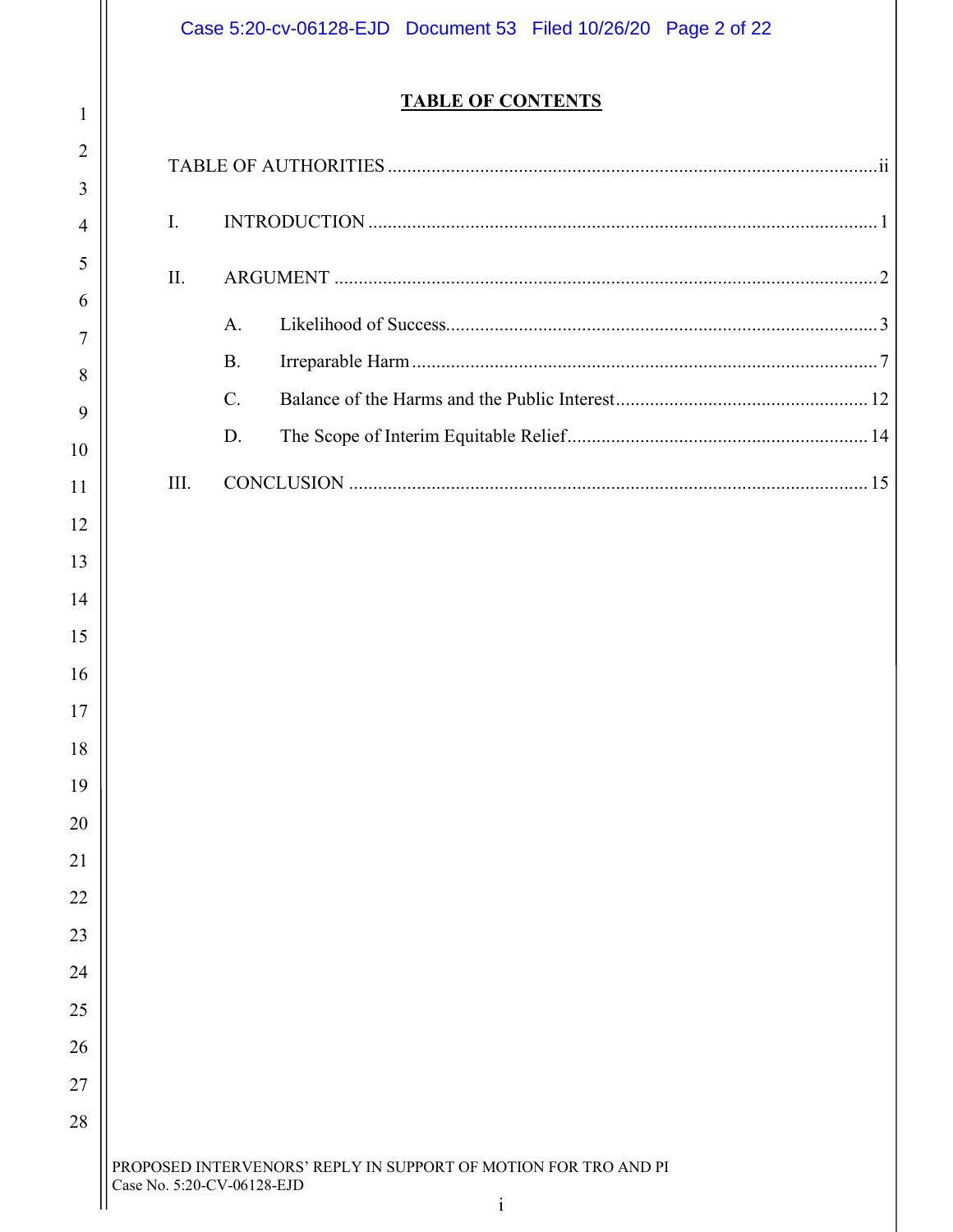|                | Case 5:20-cv-06128-EJD  Document 53  Filed 10/26/20  Page 3 of 22                                                                   |
|----------------|-------------------------------------------------------------------------------------------------------------------------------------|
| 1              | <b>TABLE OF AUTHORITIES</b>                                                                                                         |
| $\overline{2}$ | Cases                                                                                                                               |
| 3              | Advanced Bionics, LLC v. MED-EL Elektromedizinische Geräte GmbH,                                                                    |
| 4              |                                                                                                                                     |
| 5<br>6         | Am. Anti-Vivisection Soc. and Avian Welfare Coalition v. U.S. Dep't Agric.,                                                         |
| 7              | Apple Inc. v. Fintiv, Inc.,                                                                                                         |
| 8<br>9         | Arc of California v. Douglas,                                                                                                       |
| 10             | Blue Ribbon Coalition, Inc. v. Mont. Wilderness Ass'n,                                                                              |
| 11<br>12       | Boardman v. Pac. Seafood Grp.,                                                                                                      |
| 13<br>14       | Casa de Md. v. United States Dep't of Homeland Security,                                                                            |
| 15             | Colwell v. Dep't of Health Human Servs.,                                                                                            |
| 16<br>17       | Cuozzo Speed Techs., LLC v. Lee.                                                                                                    |
| 18<br>19       | E. Bay Sanctuary Covenant v. Trump,                                                                                                 |
| 20             | Ethyl Corp. v. EPA,                                                                                                                 |
| 21<br>22       | Facebook, Inc. v. Windy City Innovations, LLC,<br>953 F.3d 1313, reinstated on reh'g 2020 U.S. App. LEXIS 28187 (Fed. Cir. Sept. 4, |
| 23<br>24       | FCC v. Fox TV Stations, Inc.,                                                                                                       |
| 25<br>26       | General Plastic Industrial Co., Ltd. v. Canon Kabushiki Kaisha,                                                                     |
| 27<br>28       | Graham v. Ashcroft,                                                                                                                 |
|                | PROPOSED INTERVENORS' REPLY IN SUPPORT OF MOTION FOR TRO AND PI<br>Case No. 5:20-CV-06128-EJD<br>$\overline{\mathbf{i}}$            |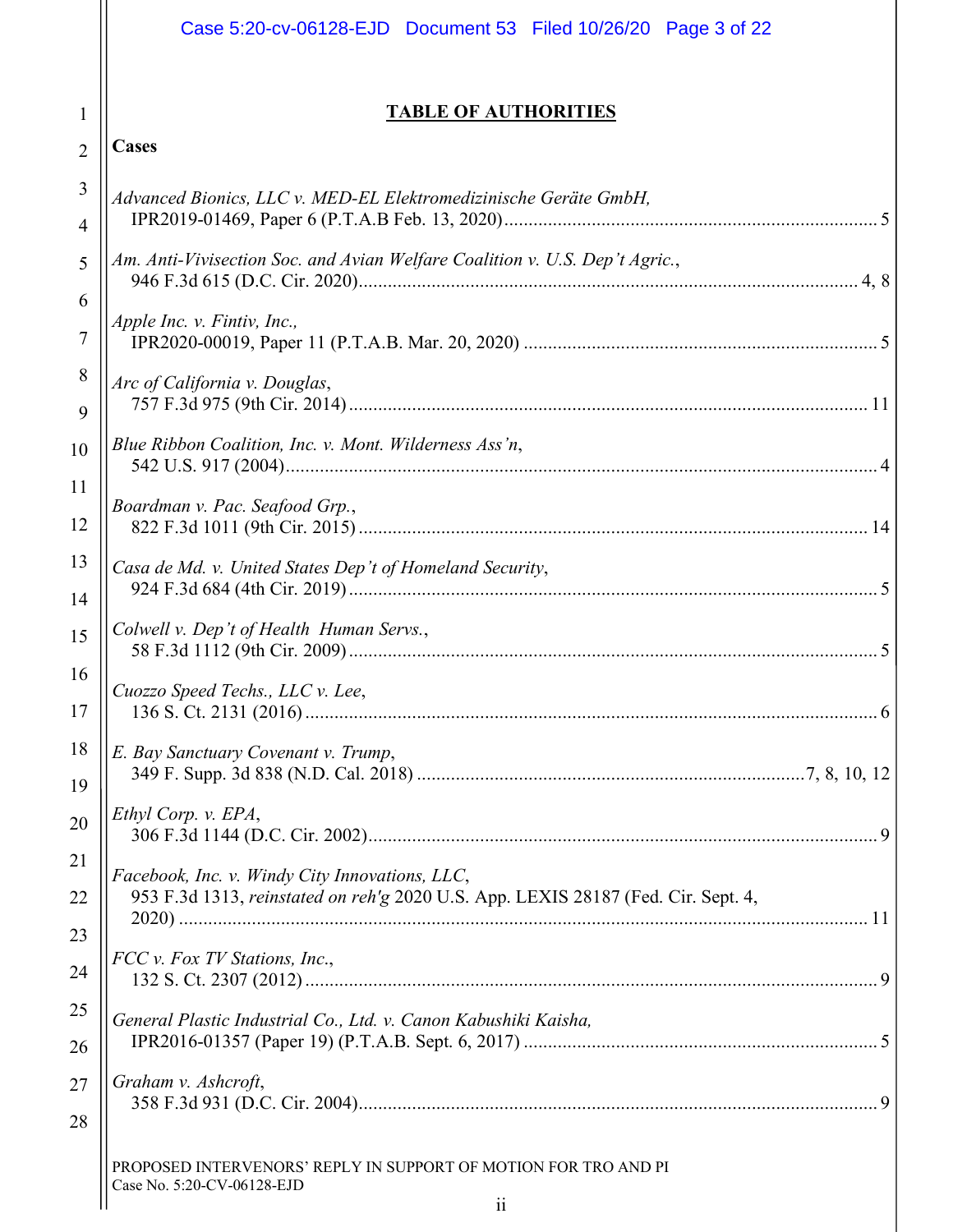# *Harmonic Inc. v. Avid Tech., Inc.*, 815 F.3d 1356 (Fed. Cir. 2016) ......................................................................................................... 6 *Hyatt v. U.S. Patent & Trademark Office*, 904 F.3d 1361 (Fed. Cir. 2018) ......................................................................................................... 3 *In re Dumont*, 581 F.3d 1104 (9th Cir. 2009)........................................................................................................... 9 *In re Int'l Union, United Mine Works of Am.*, 231 F.3d 51 (D.C. Cir. 2000)............................................................................................................. 4 *Mont. Wilderness Ass'n v. United States Forest Serv.*, 314 F.3d 1146 (9th Cir. 2003)........................................................................................................... 4 *NDRC v. EPA*, 643 F.3d 311 (D.C. Cir. 2011)........................................................................................................... 5 *Norton v. S. Utah Wilderness Alliance*, 542 U.S. 55 (2004)............................................................................................................................ 3 *Pac. Radiation Oncology, LLC v. Queen's Med. Ctr.*, 810 F.3d 631 (9th Cir. 2015)........................................................................................................... 14 *S.A. v. Trump*, No. 18-cv-03539-LB, 2019 U.S. Dist. LEXIS 33286 (N.D. Cal. Mar. 1, 2019).......................... 13, 14 *SAS Inst., Inc. v. Iancu*, 138 S. Ct. 1348 (2018)...................................................................................................................... 6 *Thomas v. Anchorage Equal Rights Comm'n*, 220 F.3d 1134 (9th Cir. 2000)........................................................................................................... 9 *Valero Energy Corp. v. EPA*, 927 F.3d 532 (D.C. Cir. 2019)........................................................................................................... 5 *Vitarelli v. Seaton*, 359 U.S. 535 (1959).......................................................................................................................... 9 *Watkins v. United States Bureau of Customs*, 643 F.3d 1189 (9th Cir. 2011)........................................................................................................... 9 *Wilson v. Lynch*, 835 F.3d 1083 (9th Cir. 2016)........................................................................................................... 5 **Statutes** 35 U.S.C. § 314(a) .....................................................................................................................1, 4, 6, 7 Case 5:20-cv-06128-EJD Document 53 Filed 10/26/20 Page 4 of 22

1

2

3

4

5

6

7

8

9

10

11

12

13

14

15

16

17

18

19

20

21

22

23

24

25

26

27

28

PROPOSED INTERVENORS' REPLY IN SUPPORT OF MOTION FOR TRO AND PI Case No. 5:20-CV-06128-EJD

35 U.S.C. § 316(a) ................................................................................................................................ 1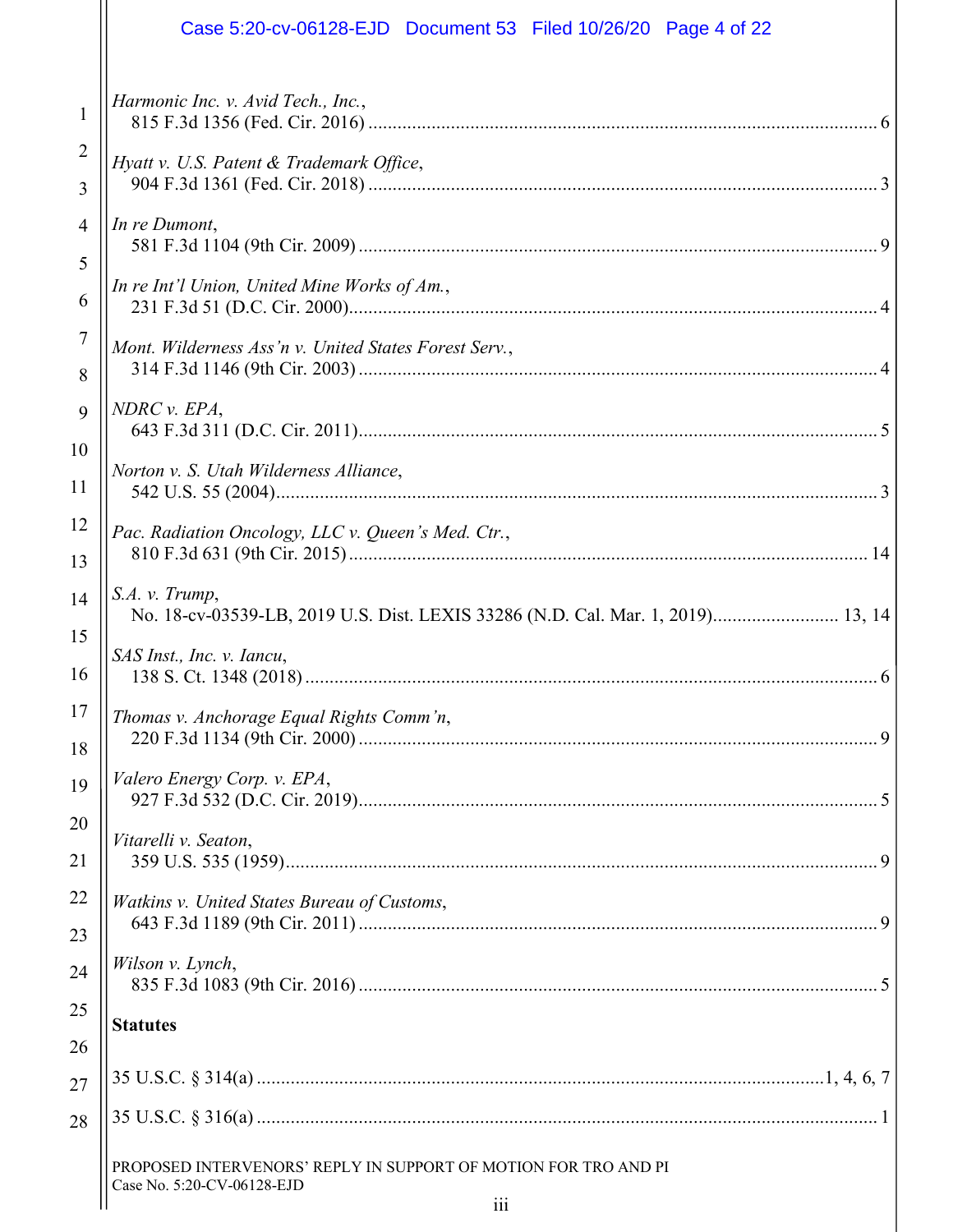## Case 5:20-cv-06128-EJD Document 53 Filed 10/26/20 Page 5 of 22

Ш

| $\mathbf{1}$   |                                                                                               |
|----------------|-----------------------------------------------------------------------------------------------|
| $\overline{2}$ |                                                                                               |
| 3              |                                                                                               |
| $\overline{4}$ |                                                                                               |
| 5              |                                                                                               |
| 6              | <b>Regulations</b>                                                                            |
| 7              |                                                                                               |
| 8              |                                                                                               |
| 9              | <b>Other Authorities</b>                                                                      |
| 10             | https://www.ipwatchdog.com/2020/09/23/uspto-rulemaking-ptab-precedential-opinions-            |
| 11             |                                                                                               |
| 12             |                                                                                               |
| 13             |                                                                                               |
| 14             | https://www.uspto.gov/ip-policy/patent-policy/public-comments-patent-small-claims-            |
| 15             |                                                                                               |
| 16             | Stephen N. Kulhanek, <i>Inter Partes</i> Review and Federal Litigation: Parallel Proceedings  |
| 17             |                                                                                               |
| 18             |                                                                                               |
| 19             |                                                                                               |
| 20             |                                                                                               |
| 21             |                                                                                               |
| 22             |                                                                                               |
| 23             |                                                                                               |
| 24             |                                                                                               |
| 25             |                                                                                               |
| 26             |                                                                                               |
| 27             |                                                                                               |
| 28             |                                                                                               |
|                | PROPOSED INTERVENORS' REPLY IN SUPPORT OF MOTION FOR TRO AND PI<br>Case No. 5:20-CV-06128-EJD |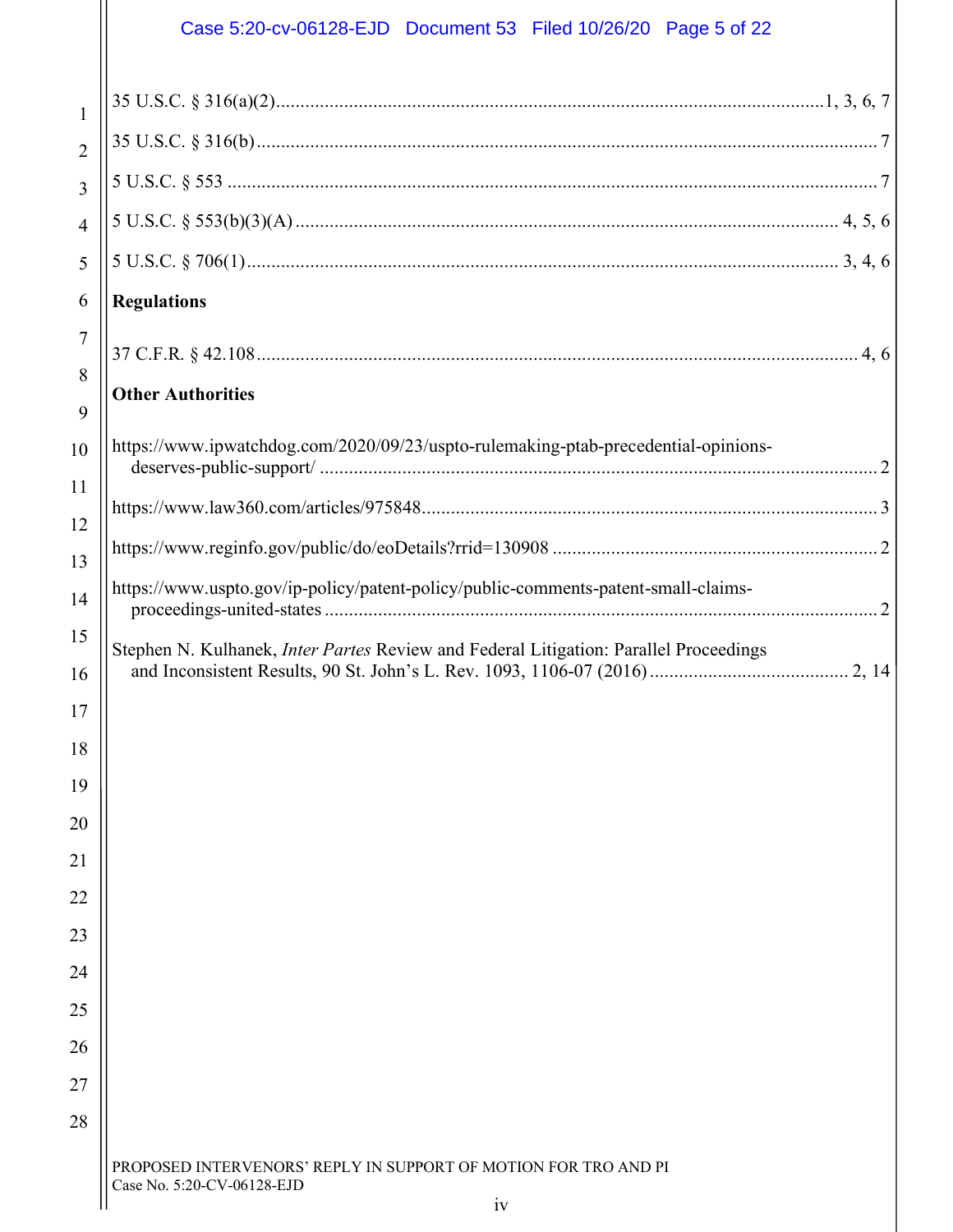#### **I. INTRODUCTION**

1

2

3

4

5

6

7

8

9

10

11

12

13

14

15

16

17

18

19

20

21

22

23

24

25

26

27

The Court must wonder, why does a coalition of the world's largest incumbent technology companies, sporting a combined \$3.4 trillion market capitalization, team up with the government to stop the deployment of tools and information that Congress mandated for small businesses and individual inventors to retain access to the patent system? The evidence is overwhelming and onesided: AIA trial reviews have stifled innovation, crushed inventor morale, and created a lopsided process whose use alone (irrespective of individual merits) can destroy innovative businesses. The one lifeline giving any hope of escaping this ongoing catastrophe for American innovation and fair competition has been discretionary denial. US Inventor intervened and filed for interim injunctive relief because it is so clear that the Director has far to go before fulfilling his statutory mandate to preserve that lifeline through APA rulemaking. Despite a blizzard of arguments in which Plaintiffs contradict the Director and the Director contradicts Plaintiffs, US Inventors' claim remains true: The Director has not promulgated notice-and-comment rules on discretionary factors that go into his "sufficient grounds to institute" decision under 35 U.S.C.  $\S$  314(a). The time has come to press pause to preserve the status quo while the Court moves this case toward final judgment.

Page 2 of the Director's opposition contains the admission that confirms US Inventor's right to a preliminary injunction. The Director admits that "whether the Director should *institute* [an IPR] petition as a matter of his *discretion*" is a question that falls "*under § 314(a)*." (ECF#51-1, at 2, emphasis added). By acknowledging this, the Director admits that discretionary considerations for determining whether to institute an IPR are "standards for the showing of sufficient grounds to *institute* a review *under section 314(a)*." 35 U.S.C. § 316(a)(2) (emphasis added). As the statute commands, the "Director shall prescribe regulations" on this topic. 35 U.S.C. § 316(a). This is not a "false conflation" (ECF#51-1, at 10), but a truth borne out by the Director's own admission, the plain language of the statute, and Supreme Court and Federal Circuit decisions naming § 314(a) as the basis for discretion.

It remains a dispositive uncontested fact that the Director has not promulgated such regulations. Indeed, on the day the Director filed his brief (October19, 2020), he withdrew a set of draft notice-andcomment regulations from an internal intra-governmental review that might have met this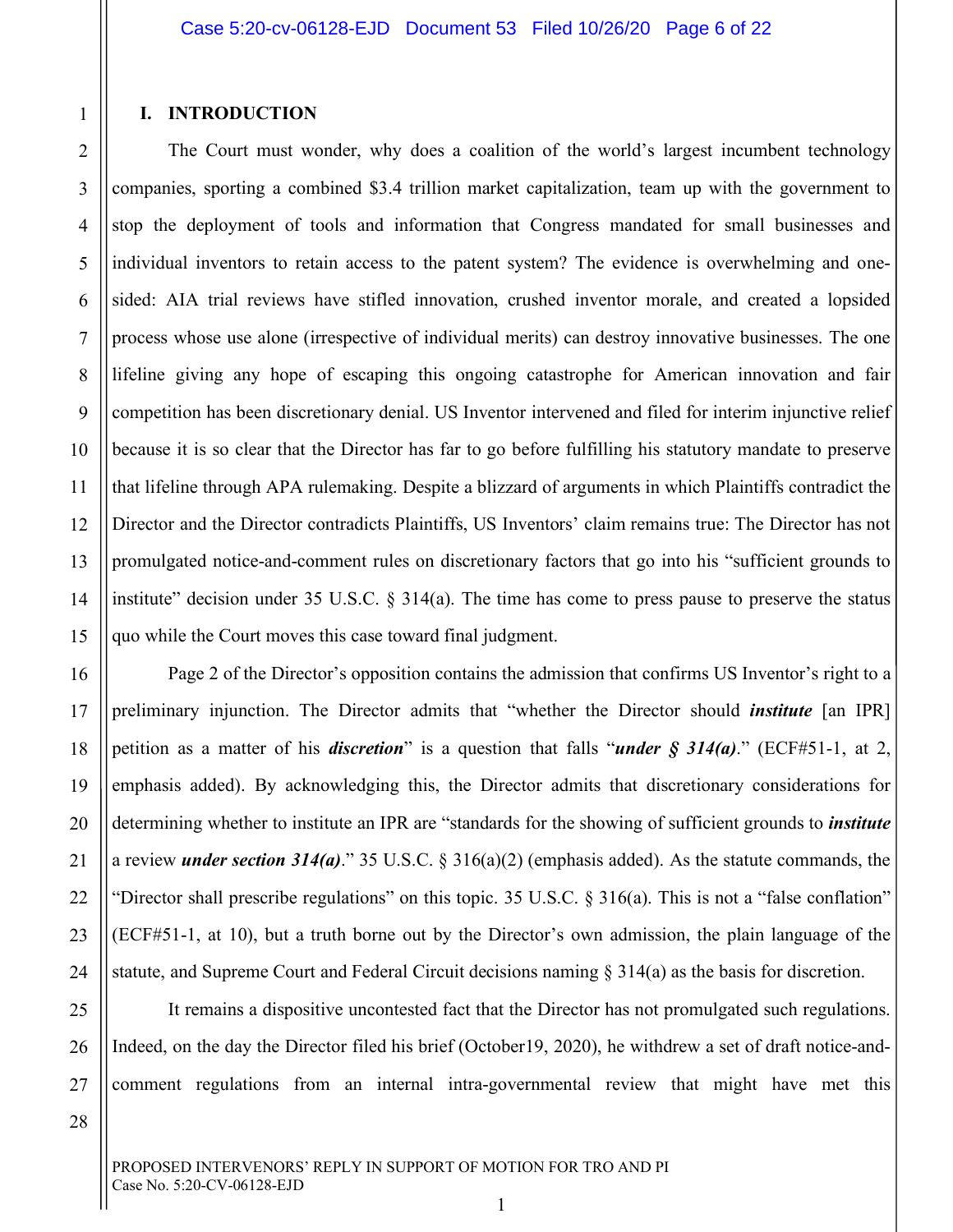1 2 3 4 5 6 Congressional mandate.<sup>1</sup> As the Director concedes (ECF#51-1, at 12 n.9), he instead published a Request for Comment on the topic. But a Request for Comment is not even a half-measure. It does not start rulemaking under the APA. History shows that Requests for Comment are often on topics that die on the vine without publication of regulations for notice-and-comment. *E.g.*, https://www.uspto.gov/ippolicy/patent-policy/public-comments-patent-small-claims-proceedings-united-states (2013 comments on a small claims court for patents).

No party raises any legitimate reason to deny US Inventor its preliminary injunction.

### **II. ARGUMENT**

7

8

9

10

11

12

13

14

15

16

17

18

19

20

21

22

Neither the Director nor Plaintiffs contest US Inventor's evidentiary showing that institution of AIA trial proceedings makes a final disposition of patent invalidity much more likely than in district court (84% versus 29%). (ECF#34, at 8). This is caused by procedural disadvantages suffered by patentees (elimination of the clear and convincing standard of proof and presumption of validity, lack of a jury right). (*Id.*). The strict discovery limits imposed by  $\S$  316(a)(5) and the strict deadlines of § 316(a)(11) also contribute to the high invalidation rate, since inventors are denied opportunity to obtain and lodge evidence, such as objective evidence of non-obviousness. Contrary to original Congressional aspirations, AIA trials have not proven to "weed out bad patent claims efficiently," or narrowly solve the problem of "weak patents" through a speedier, more efficient alternative to litigation as Plaintiffs claim. (*See* ECF#52, at 18). To the contrary, the commencement itself of such adjudications *makes* targeted patents "weak" or "bad." Data show that "strong" patents get mowed down in disproportionate numbers as well. Stephen N. Kulhanek, *Inter Partes* Review and Federal Litigation: Parallel Proceedings and Inconsistent Results, 90 St. John's L. Rev. 1093, 1106-07 (2016) (statistics cast "doubt on the belief that only weak patents are being invalidated," such as 83% invalidation rate for patent claims that already "survived reexamination").

23 24

This factual and procedural backdrop, in view of the applicable law, provides ample basis for the Court's entry of a preliminary injunction. Patentees need and are entitled to notice-and-comment

26

27

28

<sup>&</sup>lt;sup>1</sup> *See* https://www.reginfo.gov/public/do/eoDetails?rrid=130908. The content of these draft regulations were never made public, but were widely reported to relate to discretionary considerations that are the subject of this lawsuit. See https://www.ipwatchdog.com/2020/09/23/uspto-rulemaking-ptab-See https://www.ipwatchdog.com/2020/09/23/uspto-rulemaking-ptabprecedential-opinions-deserves-public-support/.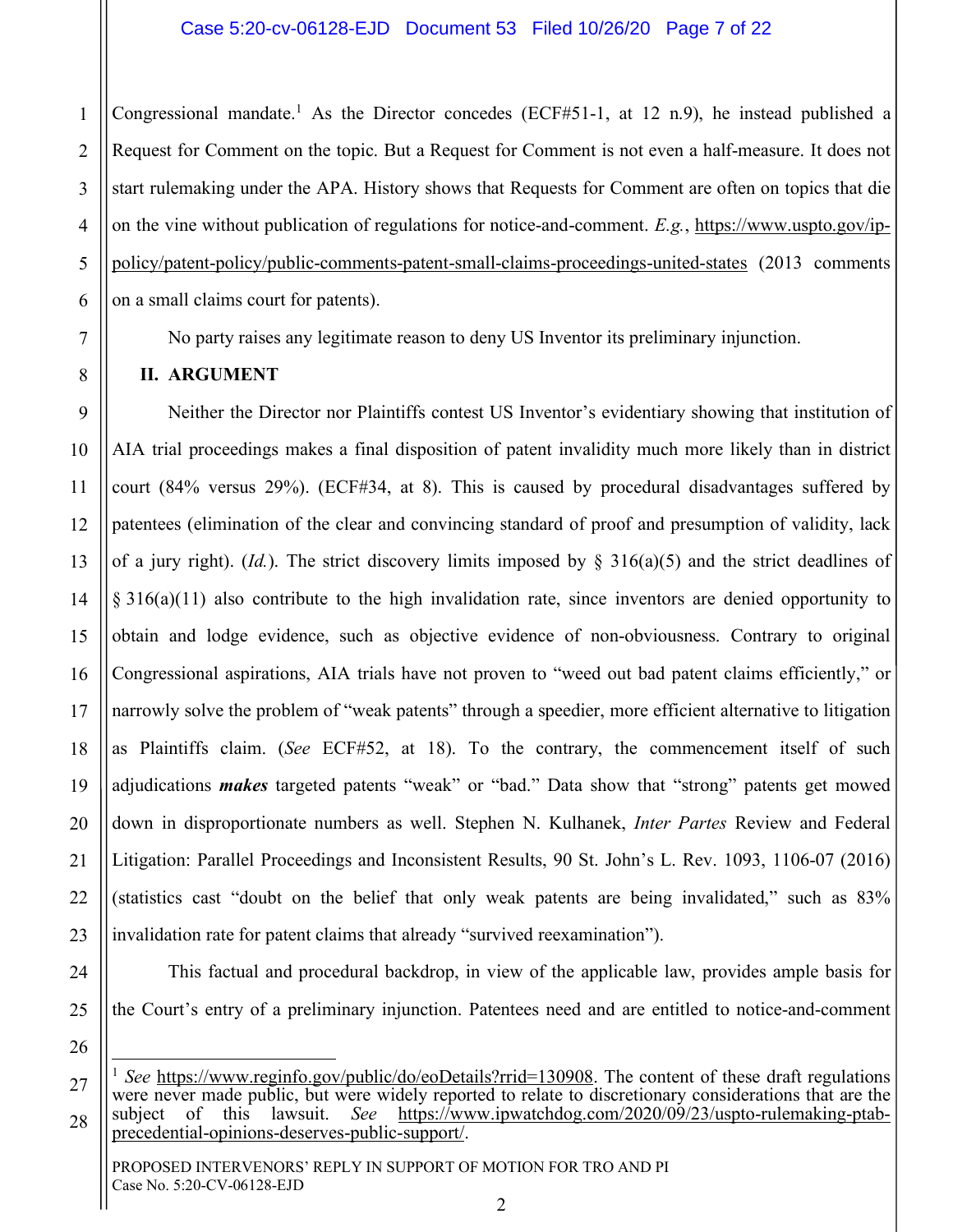1 rulemaking information on discretionary factors. In the following sections, US Inventor addresses each argument raised by the Director and by Plaintiffs against a preliminary injunction, showing their reasoning and analysis to be incorrect.

#### **A. Likelihood of Success**

The Director's Position. The Director opposes US Inventor's showing of likelihood of success on numerous faulty grounds.

First, the Director states that US Inventor has not exhausted administrative remedies because its August 27, 2020 Petition for Rulemaking remains pending. (ECF#51-1, at 9). This argument misstates US Inventor's grounds for its motion. US Inventor requested a preliminary injunction based on the § 316(a)(2) statutory command to promulgate regulations of a certain type, coupled with the Director's failure to do so. US Inventor is not appealing or contesting action or lack thereof on a specific petition for rulemaking, nor attempting to compel the Director to promulgate particular content for the required rules. A successful lawsuit under § 706(1) does not have the Court specifying what the rules must be, but instead has the Court compelling the agency to promulgate rules. *Norton v. S. Utah Wilderness Alliance*, 542 U.S. 55, 65 (2004). While the record does contain an existing US Inventor Petition for Rulemaking, this serves a role here of showing how low the burden will be on the Director to complete prompt rulemaking once the Court issues preliminary relief.

Besides arguing the motion is too early, the Director also argues in a footnote that US Inventor is too late. (ECF#51-1, at 9 n.7, invoking six-year statute of limitations). The Director overlooks that an APA claim accrues on the *later* of final adoption of an agency action, *or* the adverse application of the action against the claimant. *Hyatt v. U.S. Patent & Trademark Office*, 904 F.3d 1361, 1372 (Fed. Cir. 2018) (citing 9th Circuit law). The limitations argument fails on both grounds. Discretionary "standards" (the verbiage of  $\S316(a)(2)$ ) did not come into existence until the Director began making "precedential" designations. The first such designation occurred on October 17, 2017. https://www.law360.com/articles/975848. Before that date, no member of the public could predict that binding standards could emerge on the topic of discretionary factors that go into the "sufficient grounds" determination. Thus, the earliest "final" adoption of an agency action at issue in this case occurred on October 17, 2017. In addition, adverse application of the failure to promulgate notice-and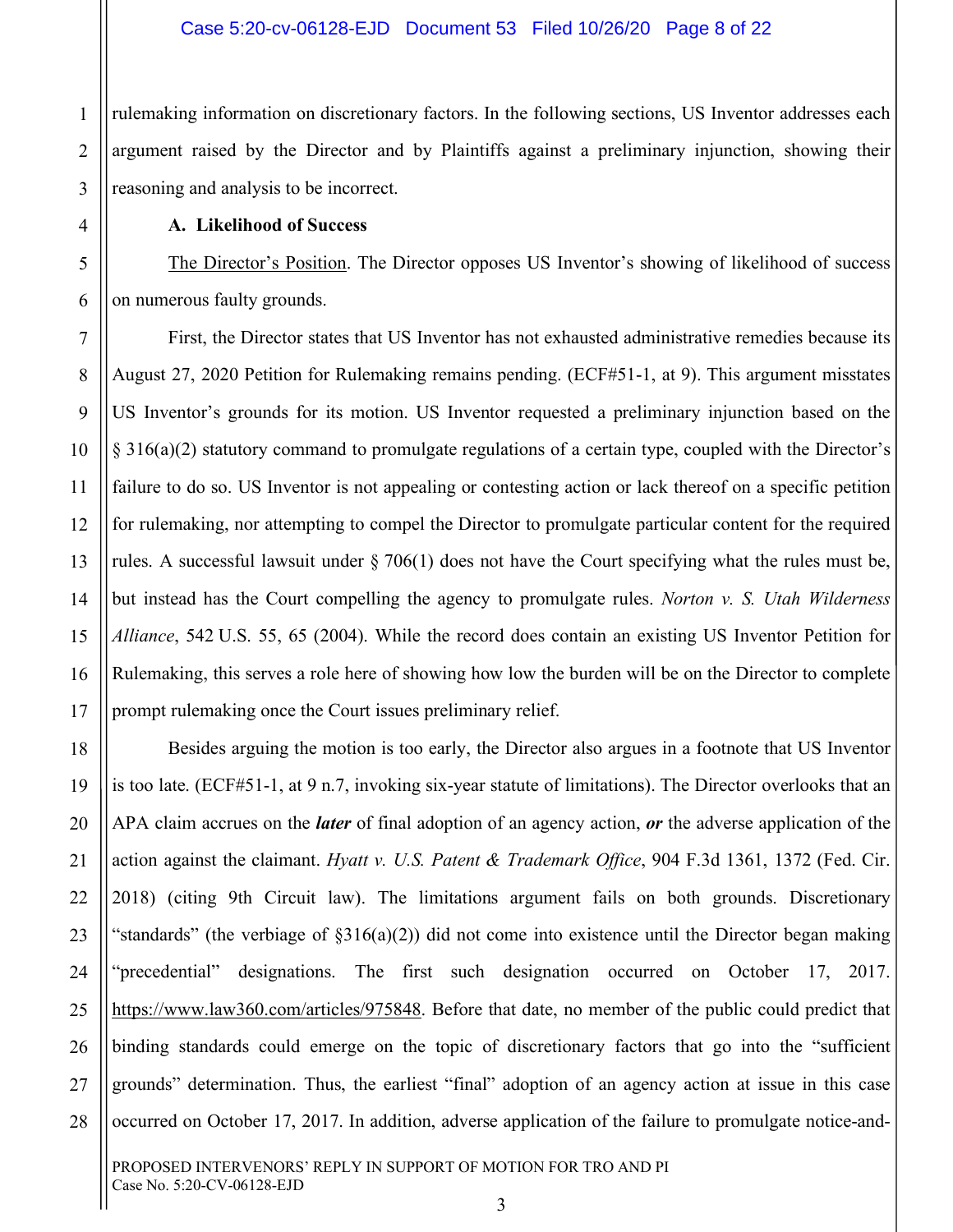1 comment rules renews each time a US Inventor member is served with an AIA trial petition. The record has four examples so far, each from this year. (ECF#34-3, Svendsen Decl.; ECF#34-4, Honeycutt Decl.; *see also* ECF#28-1,  $\P$ [13-14, World Source and Dareltech).<sup>2</sup>

The Director also points to incomplete rulemaking from 2012, arguing that "the Director complied with his statutory obligations eight years ago." (ECF#51-1, at 9-10). Yet simple inspection of 37 C.F.R. § 42.108 shows that this original promulgation only addressed *part* of what was required the "reasonable likelihood" standard (essentially, parroting words from  $\S$  314(a)). Missing from § 42.108 is any mention of discretionary factors. When agency action was attempted but is incomplete, a claim exists under 5 U.S.C. § 706(1). *See Mont. Wilderness Ass'n v. United States Forest Serv.*, 314 F.3d 1146, 1151 (9th Cir. 2003) ("The simple fact that the Forest Service has taken some action to address the Act is not sufficient to remove this case form section 706(1) review."), vacated and remanded on other grounds *sub nom Blue Ribbon Coalition, Inc. v. Mont. Wilderness Ass'n*, 542 U.S. 917 (2004). The Director's cited authority is inapposite because, on its facts, it did not involve *partial* agency action. *See In re Int'l Union, United Mine Works of Am.*, 231, F.3d 51, 54 (D.C. Cir. 2000) (observing that *all* of UMWA's concerns were addressed in a post-complaint notice of proposed rulemaking, thus UMWA's suit requested actions already taken).

The Director next argues that the relevant rules are merely "general statements of policy that guide agency employees" and thus not "final" agency action. (ECF#51-1, at 10). He argues that these "considerations" "do not dictate the outcome of the Board's institution decision, so have no direct impact on the parties' rights" (ECF#51-1, at 12), and similarly that "factors guiding agency discretion are not legislative rules subject to notice-and-comment" but are "general statements of policy." (ECF#51-1, at 13-15). Based on these assertions, the Director argues that notice-and-comment rulemaking does not apply to discretionary factors for institution because of the exception under 5 U.S.C. § 553(b)(3)(A). The Director is wrong about both the facts and the law.

 <sup>2</sup> US Inventor asserts both organizational and associational standing. (*See* ECF#34, at 2-5 n.3). As an organization, US Inventor formed in 2015. It could not possibly have run out a six year limitations period relating to its own injury to its organizational mission. (ECF#28-1, ¶ 10 (alleging injury to educational mission); Exhibit A, Secretary of State Record). *See Am. Anti-Vivisection Soc. and Avian Welfare Coalition v. U.S. Dep't Agric.*, 946 F.3d 615, 618-19 (D.C. Cir. 2020) (organization's standing in APA case based on injury to educational mission from absence of agency action).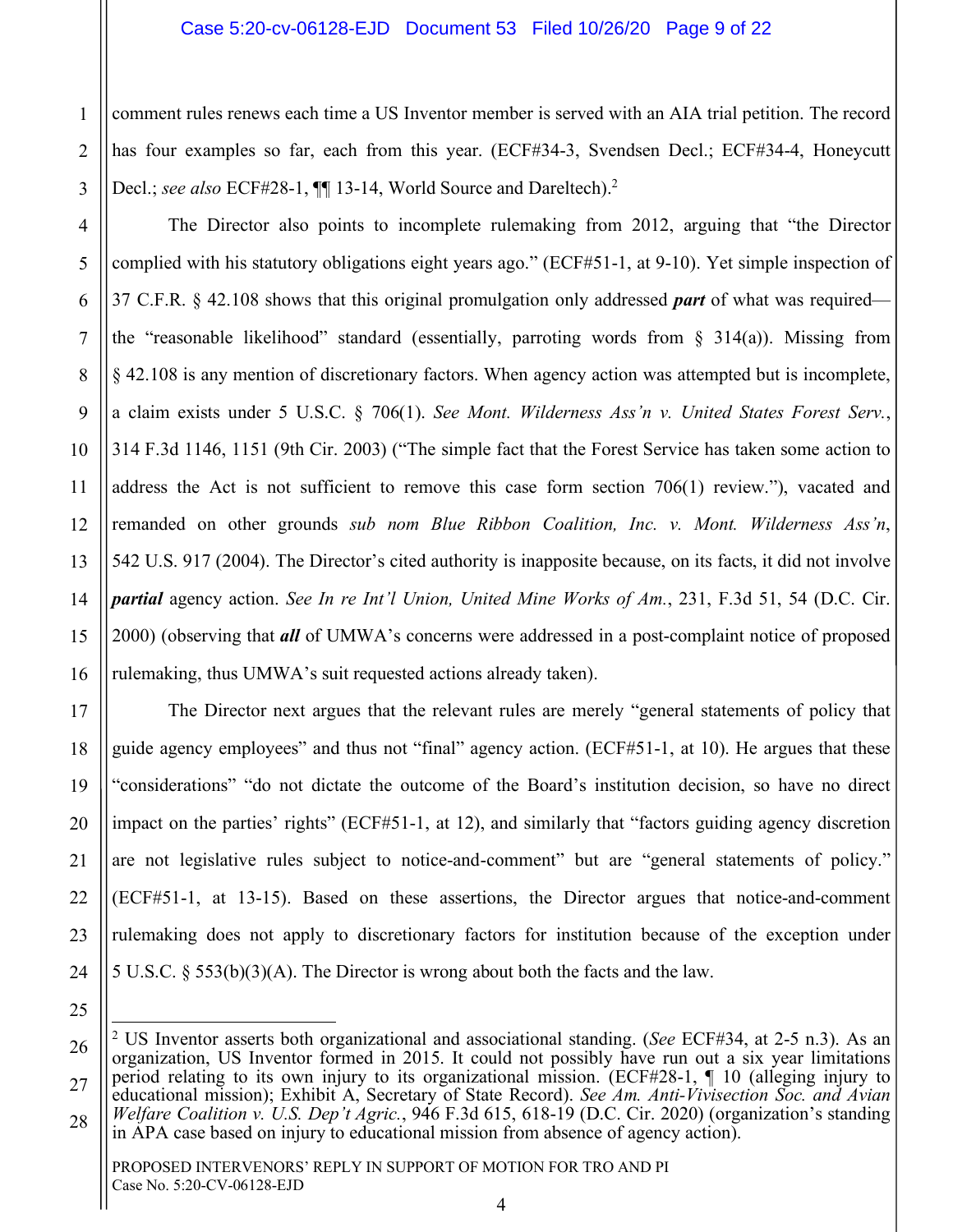#### Case 5:20-cv-06128-EJD Document 53 Filed 10/26/20 Page 10 of 22

First, the Director contradicts the USPTO's own description of what the "precedential" designation means on decisions that set forth discretionary considerations for denying institution (such as *General Plastics*, *Advanced Bionics*, and *Fintiv*). According to SOP 2, a precedential decision is "binding Board authority in subsequent matters involving similar facts or issues." (ECF#51-2, at 11). This agency document could not be plainer. "Binding" means "binding." Precedential decisions are not policy statements, but binding and final by the USPTO's own admission.

Second, the Director's cited authority excuses "guideline" documents from notice-and-comment rulemaking as non-final only where they have "no legal consequences for any regulated party," and only when they "compel[] action by neither the recipient nor the agency." *Valero Energy Corp. v. EPA*, 927 F.3d 532, 536-39 (D.C. Cir. 2019). That is not the case here. For example, under this legal standard, an EPA "guidance" document is considered "final" when it binds regional EPA directors to act in a specific way. *NDRC v. EPA*, 643 F.3d 311, 320 (D.C. Cir. 2011). This is exactly the nature of the "precedential" discretionary factors at issue here. No Board panel is permitted to sidestep the named discretionary factors, as they are "binding Board authority in subsequent matters involving similar facts or issues." (ECF#51-2, at 11). The challenged documents are unquestionably "final" agency documents.

Separately but relatedly, the "critical question in distinguishing between legislative rules and general statements of policy is whether the statement 'is of present binding effect; if it is, then the APA calls for notice and comment.'" *Casa de Md. v. United States Dep't of Homeland Security*, 924 F.3d 684, 702 (4th Cir. 2019) (also referring to "binding norms"); *see also Colwell v. Dep't of Health Human Servs.*, 558 F.3d 1112, 1124 (9th Cir. 2009) ("critical factor" is "extent to which the challenged directive leaves the agency, or its implementing official, free to exercise discretion to follow, or not to follow, the announced policy in an individual case." (alterations omitted)). Here, SOP 2 states that "precedential" decisions are of "binding" effect. (ECF#51-2, at 11). Once so-designated, no panel of the Board has discretion to avoid applying the stated factors.3 True, the subject area of the rules is indeed discretionary considerations. But this in no way means that any Board panel has discretion of

28

1

2

3

4

5

6

7

8

9

10

11

12

13

14

15

16

17

18

19

20

21

22

23

24

<sup>3</sup> The Director's cited authority (ECF#51-1, at 14) describing "three circumstances when a rule has the force of law and is therefore legislative," is not germane because those "three circumstances" are for distinguishing *interpretive rules* from legislative rules, not *statements of policy* from legislative rules. *See Wilson v. Lynch*, 835 F.3d 1083, 1099 (9th Cir. 2016). The Director claims that  $\tilde{\S}$  553(b)(3)(A) exempts notice-and-comment here because the documents are alleged statements of policy.

PROPOSED INTERVENORS' REPLY IN SUPPORT OF MOTION FOR TRO AND PI Case No. 5:20-CV-06128-EJD

<sup>25</sup> 26 27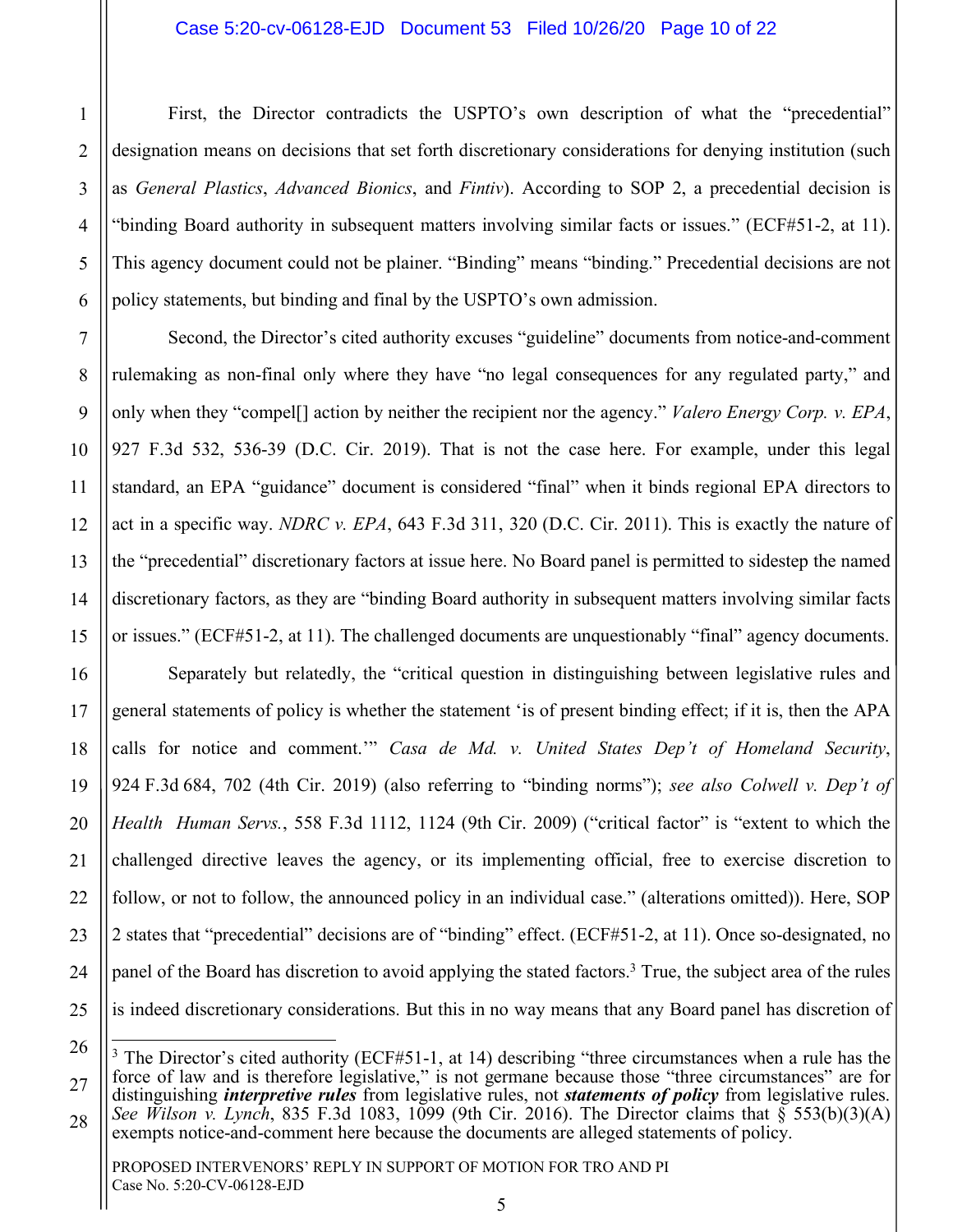its own to stop using the specific weighing factors named in those precedential decisions. They do not, since SOP 2 makes them "binding." The "general statements of policy" exception under  $\S 553(b)(3)(A)$ therefore does not apply to excuse the absence of notice-and-comment rulemaking.

The Plaintiffs' Position. Plaintiffs also oppose US Inventor's showing of likelihood of success on numerous faulty grounds, some overlapping those offered by the Director.

First, it is important to note that Plaintiffs do not challenge the likelihood of success of US Inventor's Count II—that "precedential" designation of adjudication decisions naming discretionary factors violates the APA for lack of notice-and-comment. (ECF#51, at 7-8 n.1; *see also* ECF#28-1 at Count II). This is understandable. US Inventor's Count II is virtually identical to Plaintiffs' own Count 3. (*See* ECF#1). Plaintiffs therefore agree with US Inventor that the Director is incorrect to assert that such adjudication-based rules are not final, not "legislative," or are just general statements of policy within the APA's  $\S$  553(b)(3)(A) exception.

Plaintiffs instead focus on US Inventor's Count I—that incomplete rulemaking occurred within 37 C.F.R. § 42.108, since that rule did not include the now-numerous standards for determining "sufficient grounds" under § 314(a) in violation of 35 U.S.C. § 316(a)(2), *i.e.*, discretionary factors. Plaintiffs mimic the Director's argument that "the PTO has already conducted the only rulemaking it is affirmatively required to undertake." (ECF#52, at 8). Plaintiffs err for the reasons already described: § 706(1) permits a court to compel agency action unlawfully withheld, even if unrelated aspects of agency action have occurred.

Plaintiffs also err to argue that  $\S$  314(a) only "addresses whether there is a reasonable likelihood that the petitioner would prevail with respect to at least 1 of the claims challenged in the petition." (ECF#52, at 9). This wishful myopia ignores statutory plain meaning. As the Director ably points out, § 314(a) is the source of the Director's authority to apply discretionary factors in the first place. (ECF#51-1, at 11, citing *Cuozzo Speed Techs., LLC v. Lee*, 136 S. Ct. 2131, 2140 (2016), and its invocation of § 314(a) for the proposition). Case law is uniform on this point. *See SAS Inst., Inc. v. Iancu*, 138 S. Ct. 1348, 1356 (2018) ("§ 314(a) invests the Director with discretion on the question *whether* to institute review . . . ," emphasis in original); *Harmonic Inc. v. Avid Tech., Inc.*, 815 F.3d 1356, 1367 (Fed. Cir. 2016) (citing § 314(a), holding "the PTO is permitted, but never

1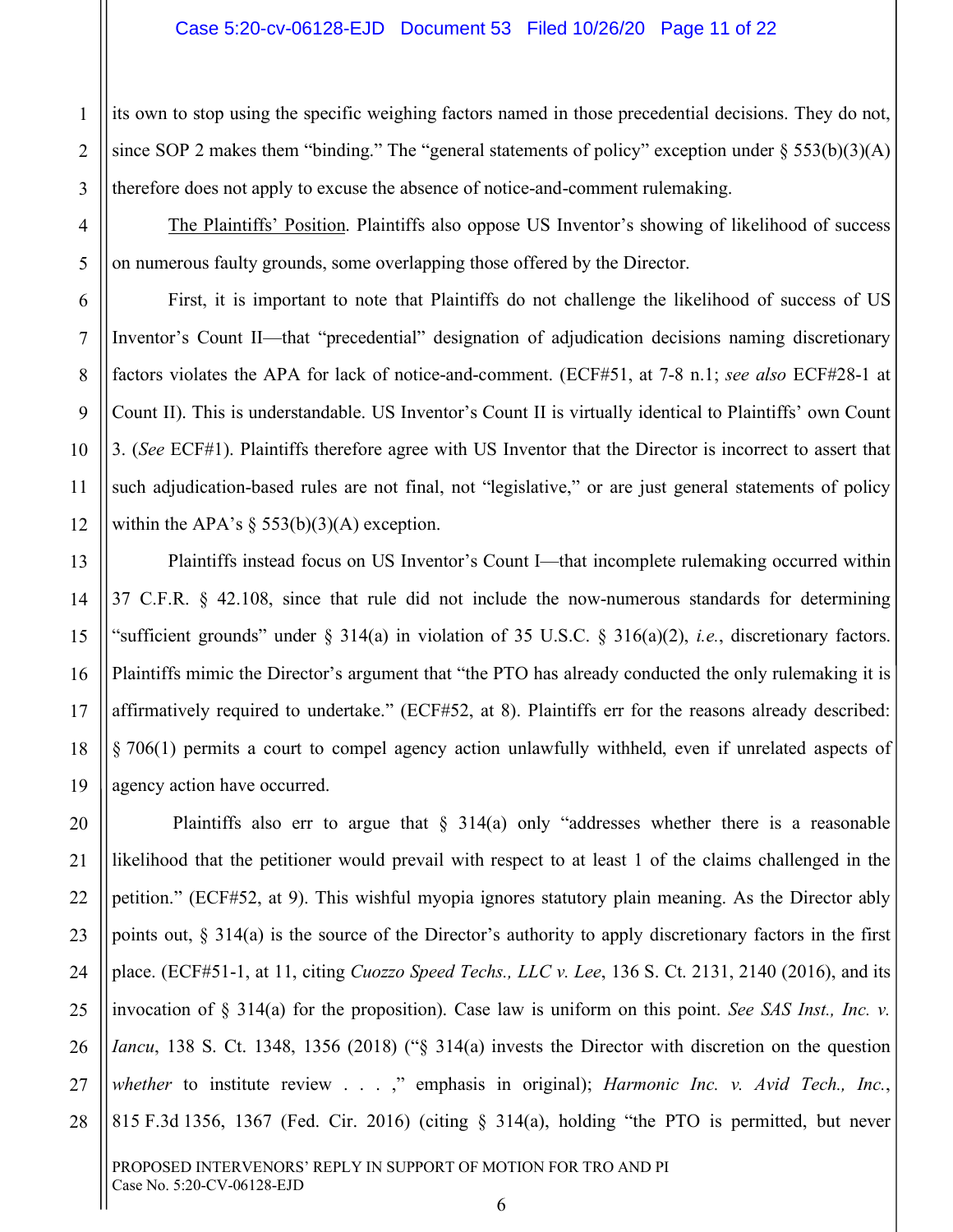#### Case 5:20-cv-06128-EJD Document 53 Filed 10/26/20 Page 12 of 22

compelled, to institute an IPR proceeding"). As pointed out on page 1 above, the Director also effectively admits that discretionary factors constitute "standards for the showing of sufficient grounds to institute a review *under section 314(a)*." 35 U.S.C. § 316(a)(2) (emphasis added). Consequently, § 314(a) is not as limited as Plaintiffs hope, and the Director is under a statutory command through § 316(a)(2) to promulgate regulations on all aspects of "sufficient grounds" under § 314(a). *Id.*

Plaintiffs' final argument<sup>4</sup> against US Inventor's likelihood of success under Count I posits that its case "depends on the unfounded assumption that any rulemaking would yield the specific rules US Inventor favors." (ECF#52, at 9-10). This is false. US Inventor seeks lawful rules (whatever their content might be) because the notice-and-comment process will take into account statutory factors for the first time under 35 U.S.C. § 316(b). US Inventor also seeks lawful rules (even if they simply repeat what is in the current precedential decisions) because today's precedential designations are unstable. A Director can remove or de-designate at any time without notice. By contrast, after notice-and-comment promulgation of APA rules, no present or future Director could lawfully rescind them by fiat. In short, US Inventor's Count I carefully seeks properly-confined relief—compelling the withheld agency action to happen, without the Court dictating what the final result will be.

For each of the foregoing reasons, and those in US Inventor's opening brief, neither the Director nor Plaintiffs can refute US Inventor's likelihood of success, under Counts I and II.

#### **B. Irreparable Harm**

1

2

3

4

5

6

7

8

9

10

11

12

13

14

15

16

17

18

19

20

21

22

23

24

25

26

27

28

The Director's Position. The Director cites the correct legal standard on irreparable harm, but inexplicably ignores the record evidence showing that US Inventor has proven it.

The Director accurately cites *E. Bay Sanctuary Covenant v. Trump*, 349 F. Supp. 3d 838, 865 (N.D. Cal. 2018) ("*EBSC*") for the quotation that being "deprived of the opportunity to offer comments  $\ldots$  may constitute irreparable injury while a rule promulgated in violation of  $\S$  553 is in effect, provided that plaintiffs suffer some additional concrete harm as well." In *EBSC*, Judge Tigar found such concrete harm (and issued a preliminary injunction) because the unfavorable substance of the unlawful rules caused the concrete injury that resulted in the organization's standing to sue. *Id.* ("frustrates the

<sup>&</sup>lt;sup>4</sup> Plaintiffs mistakenly put their argument against the requested scope of injunctive relief in their "likelihood of success" section. This Reply addresses it under the scope of relief section, below.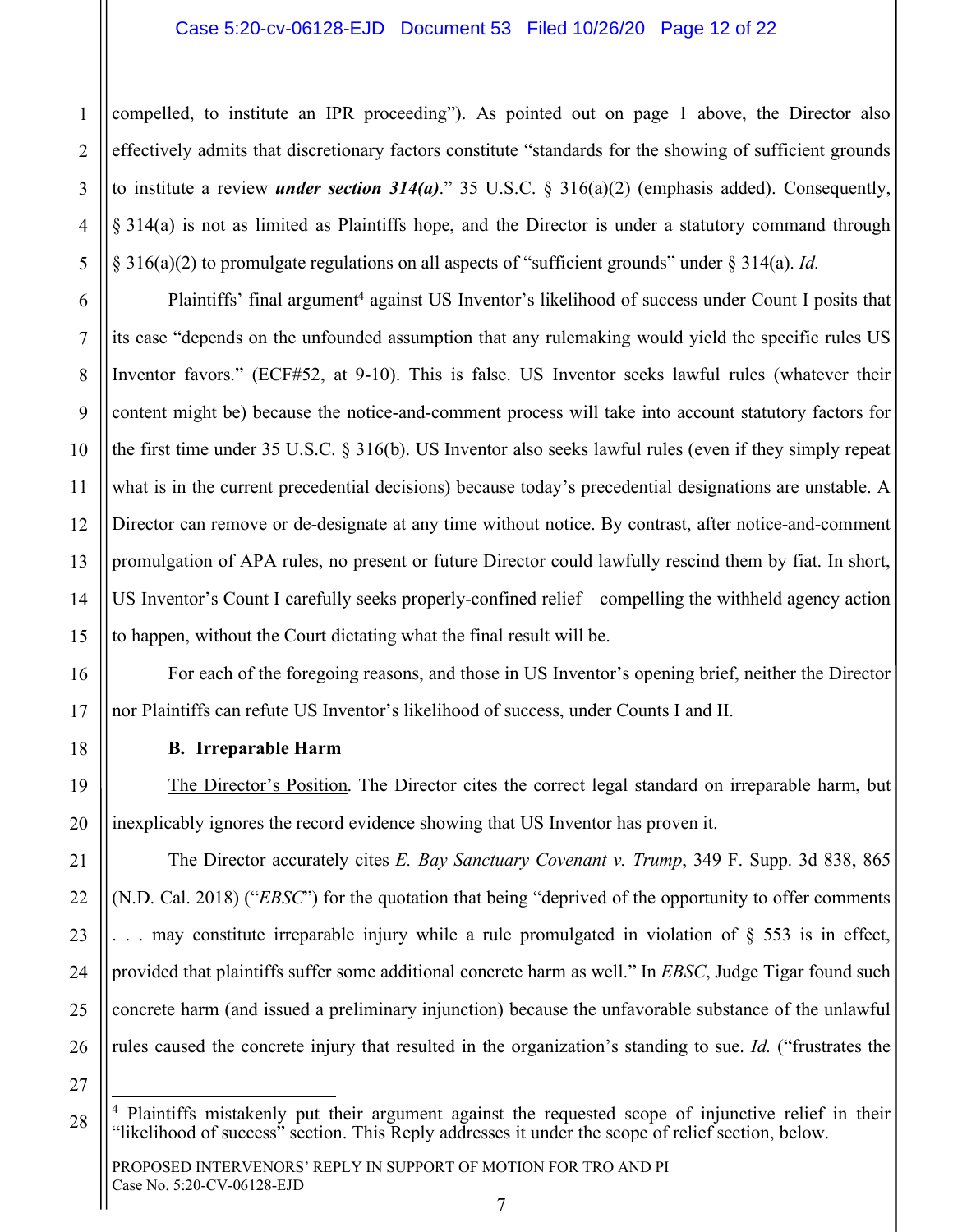#### Case 5:20-cv-06128-EJD Document 53 Filed 10/26/20 Page 13 of 22

1 Immigration Organizations' missions and forces them to divert resources outside of their core services."). In other words, injury to the organizations' mission that created legal standing (*i.e.*, based on unfavorable content of current rules) doubled as the organizations' concrete injury for preliminary injunction purposes. *See id.* at 850-51 (content of unlawful rules prevented organizations' immigrant constituency from gaining access to organization's services). The same is true here.

Ignored by the Director, Mr. Malone explains that the content of the current unlawfullypromulgated rules hurts specific patentee members of US Inventor. Their upcoming preliminary responses cannot predictably rely on the present binding discretionary factors to seek a non-institution outcome, or alternatively to recognize unavailability of discretionary denial. (ECF#34-2, at  $\P$  25, referring to the "weighing" of factors related to timing of jury trials in parallel litigation, and nonexistence of factors relating to product development in reliance on patent rights). Mr. Malone also explained how this situation directly undermines US Inventor's own core organizational mission:

For US Inventor as an organization, it is presently hamstrung in its efforts to teach inventors about keeping their patents free of AIA trial reviews. It so far lacks a procedural way to give its comments on published proposed rules. The current style of "precedential" decision labeling does not let us teach membership on what factors that govern the Director's discretion will lead him to deny institution. Without rules, US Inventor is temporarily forced to advise its members that not participating in the U.S. patent system, reducing investments in inventing, and/or to keeping their inventions secret may now (solely because of AIA trial reviews) be the best way forward for their situation. These mitigation measures undermine our core mission of fostering innovation and helping inventors to achieve the American Dream, build businesses, and create jobs.

(ECF#34-2, at ¶26). Just as in *EBSC*, the same injury that triggers associational and organizational standing constitutes the "additional concrete harm" that permits a finding of irreparable harm in a withheld-rulemaking context. *See Am. Anti-Vivisection Soc. and Avian Welfare Coalition*, 946 F.3d at 618-19 (organization's standing in APA case based on injury to educational mission).

Rather than confront US Inventor's evidence, the Director argues (1) ambiguity in a legal standard cannot be a concrete injury, (2) patent holders have no right to discretionary denial, and (3) being compelled to participate in an adjudicative proceeding is not itself a concrete harm. (ECF#51-1, at 18). These arguments are flawed.

First, the named injury is not "ambiguity in a legal standard," but lack of statutorily-required information that allows a patentee to participate fully in the patent system, *i.e.* to avoid a statistically

PROPOSED INTERVENORS' REPLY IN SUPPORT OF MOTION FOR TRO AND PI Case No. 5:20-CV-06128-EJD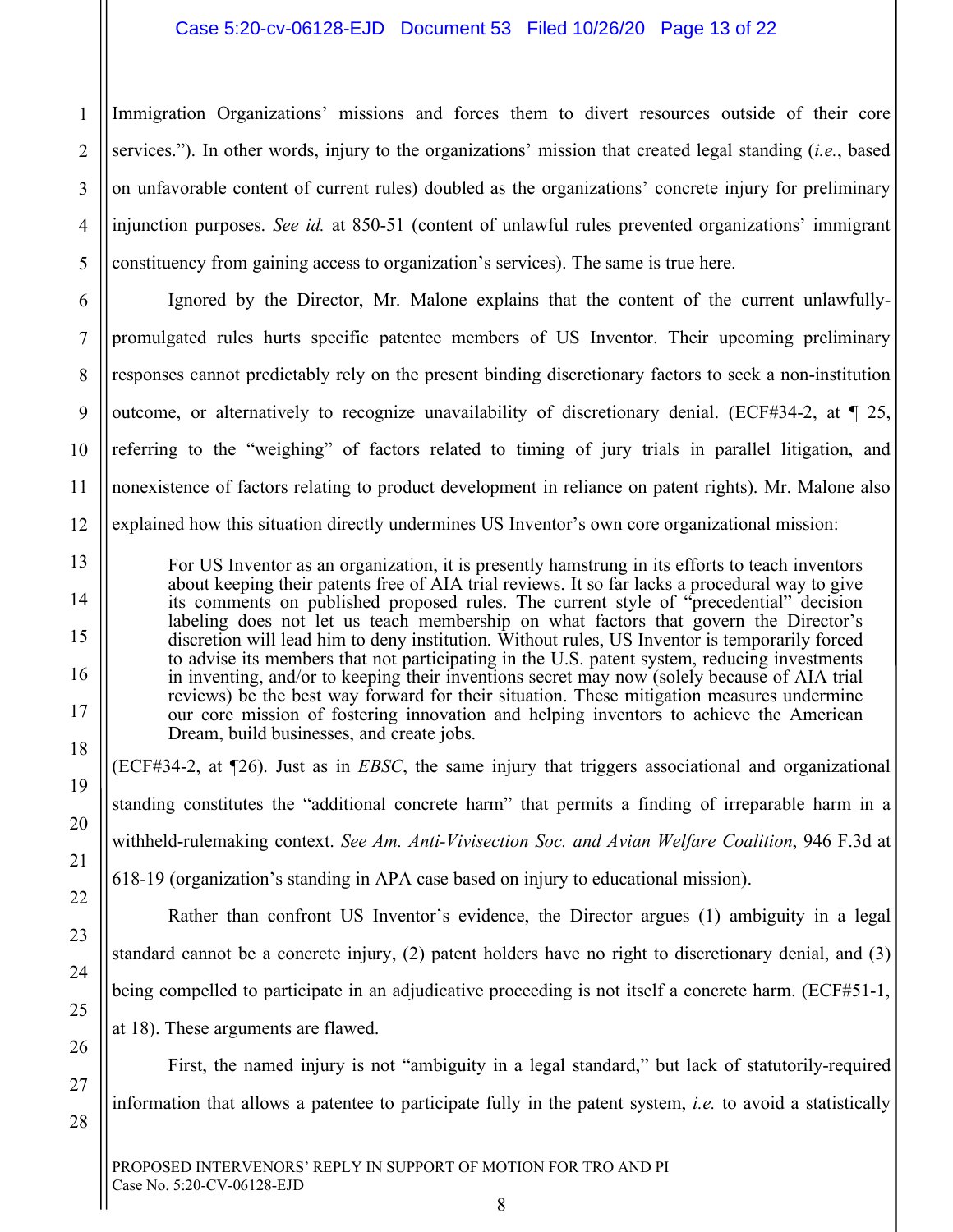#### Case 5:20-cv-06128-EJD Document 53 Filed 10/26/20 Page 14 of 22

near-certain loss of valuable property rights (84% versus 29%). The government causes cognizable "informational injury" when an industry participant is entitled to notice-and-comment regulations on a topic to "gain information useful in its efforts" to participate in an industry, but those regulations are developed through alternative unlawful procedures. *Ethyl Corp. v. EPA*, 306 F.3d 1144, 1146-48 (D.C. Cir. 2002) (unlawful to develop ad hoc regulations through closed-door procedure). Nothing in the Director's citations precludes such informational injury from constituting "additional concrete injury" under the right facts in an APA case challenging the withholding of notice-and-comment rules. *See Thomas v. Anchorage Equal Rights Comm'n*, 220 F.3d 1134, 1138-40 (9th Cir. 2000) (not APA case; landlords' religious freedom attack on antidiscrimination law not ripe because of no present intent to refuse rental to unmarried couple); *In re Dumont*, 581 F.3d 1104, 1112 n.14 (9th Cir. 2009) (not APA case; bankruptcy case). Agencies harm their constituency when they generate ambiguity in governing standards because "regulated parties should know what is required of them so they may act accordingly [and] . . . precision and guidance are necessary so that those enforcing the law do not act in an arbitrary or discriminatory way." *FCC v. Fox TV Stations, Inc*., 132 S. Ct. 2307, 2317 (2012).

Second, the Director cannot show that patent holders would lack a "right to discretionary denial" if proper notice-and-comment takes place. Agencies that possess broad discretion on a topic often channel that discretion into bright line promulgated rules. *Graham v. Ashcroft*, 358 F.3d 931, 932 (D.C. Cir. 2004) ("In *Vitarelli* [*v. Seaton*, 359 U.S. 535, 539-40 (1959)], the Supreme Court held that even agencies with broad discretion must adhere to internally promulgated regulations limiting the exercise of that discretion."); *see also Watkins v. United States Bureau of Customs*, 643 F.3d 1189, 1198 (9th Cir. 2011) ("It is a familiar rule of administrative law that an agency must abide by its own regulations.") (citation omitted). Arguing that patentees do not *currently* have a right to discretionary denial is improper bootstrapping. Likewise, the Director ignores that after notice-andcomment rulemaking, patent holders would gain a right to *stability* of whatever the rules may be, such that a present or future Director could not lawfully withdraw them without notice. The present unlawful agency actions deprive patent owners of their rights to such stability in agency standards.

Finally, the Director misunderstands the nature of the imminent injury when recharacterizing it as being compelled to participate in adjudication. Rather, the evidence shows the injury to US Inventor

21

27

1

2

3

4

5

7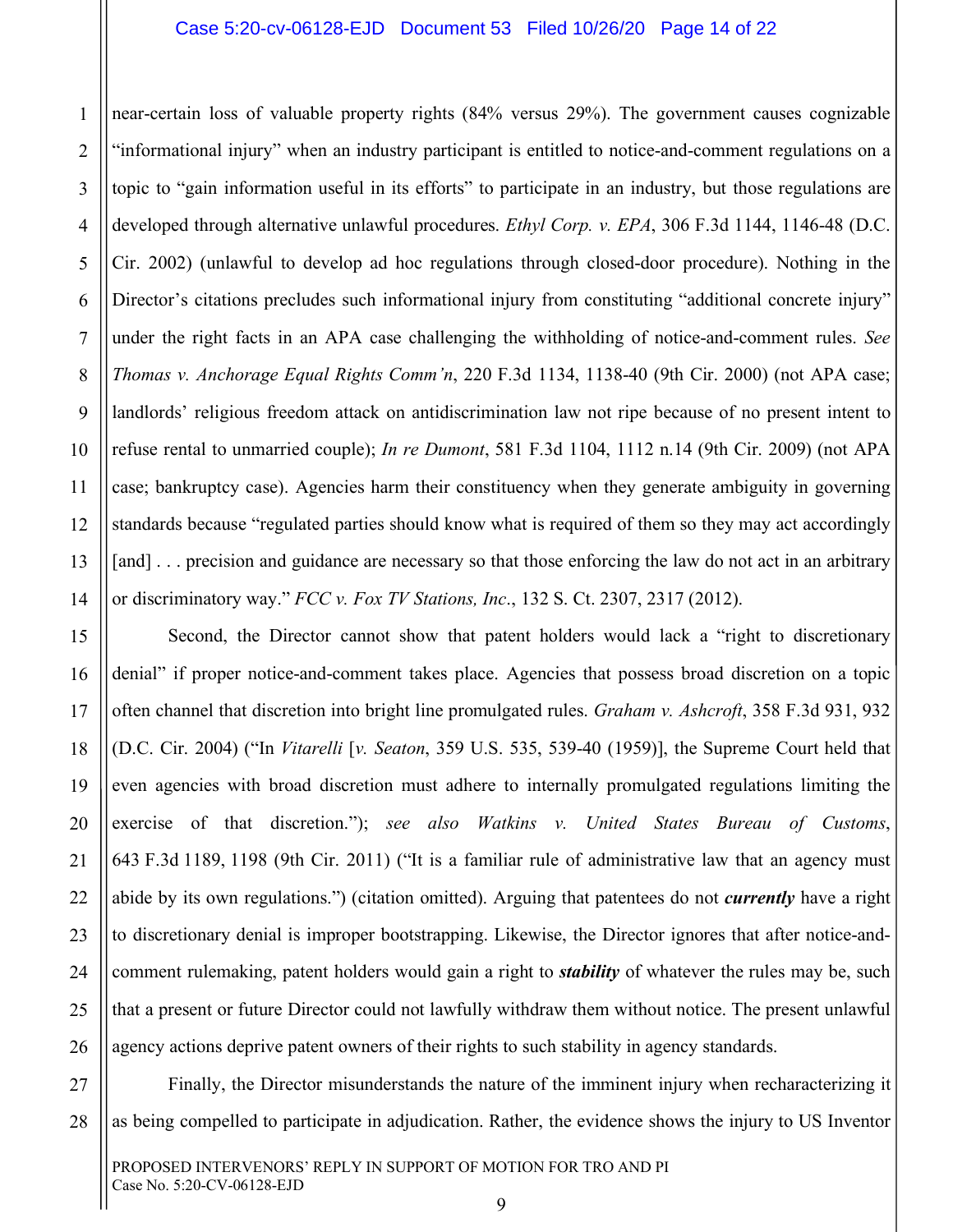#### Case 5:20-cv-06128-EJD Document 53 Filed 10/26/20 Page 15 of 22

membership includes imminent preliminary response deadlines where the patentees stand ready to explain why discretion should lead to denial, but lack necessary tools to do so absent notice-andcomment rules. Such injury involves property rights threatened with diversion into procedures that weaken patentees' procedural rights compared with other fora for resolving the same validity disputes.

Plaintiffs' Position. Plaintiffs make only two additional arguments against irreparable harm beyond what the Director has argued. These are that the irreparable harm is allegedly speculative, and that US Inventor unduly delayed seeking equitable relief. Both arguments fail.

First, Plaintiffs argue that it is "speculative" that "additional regulations would yield more or clearer guidance from the PTO," and that "the Court could not dictate the content of any regulations the PTO would adopt." (ECF#52, at 14-15). Plaintiffs also label "purely speculative" US Inventor's showing that the APA violations cause greater economic burden and uncertainty and increase the probability that members' patents would be invalidated. (ECF#52, at 15-16). These arguments fall by the wayside under the proper framework for analyzing irreparable harm in APA cases alleging withholding of notice-and-comment rulemaking. As reflected above in the *EBSC* decision, it is the *current* rules against which the Court measures the movant's claims of harm. In *EBSC*, it was equally true that the movants could not predict with certainty what rules would emerge from notice-andcomment rulemaking. The immigration organizations' claim of irreparable harm, accepted by the Court, concerned unfavorable consequences of the *current* rules that were promulgated without their ability to comment. *EBSC*, 349 F. Supp. 3d at 850-51, 865. Plaintiffs make no effort to counter, with evidence, US Inventor's evidence that the current unlawful rules create unfavorable outcomes for US Inventor and its membership (described above and in the opening brief).

Plaintiffs' allegations of undue delay also lack merit, and do not undermine US Inventor's irreparable harm showing. As mentioned before, US Inventor's associational injury renews every time a member faces a new IPR petition. The record evidence names four such instances from this year, two of which involve upcoming preliminary response deadlines. For those members, US Inventor acted extremely quickly.<sup>5</sup> Additional members experience this harm on a near-weekly basis.

1

<sup>&</sup>lt;sup>5</sup> Respectfully, just because US Inventor responded to a Department of Justice lawyer's request to extend the response deadline to a different motion (the intervention motion) by acquiescing to his request for a professional courtesy, this does not contradict that there is an emergency. US Inventor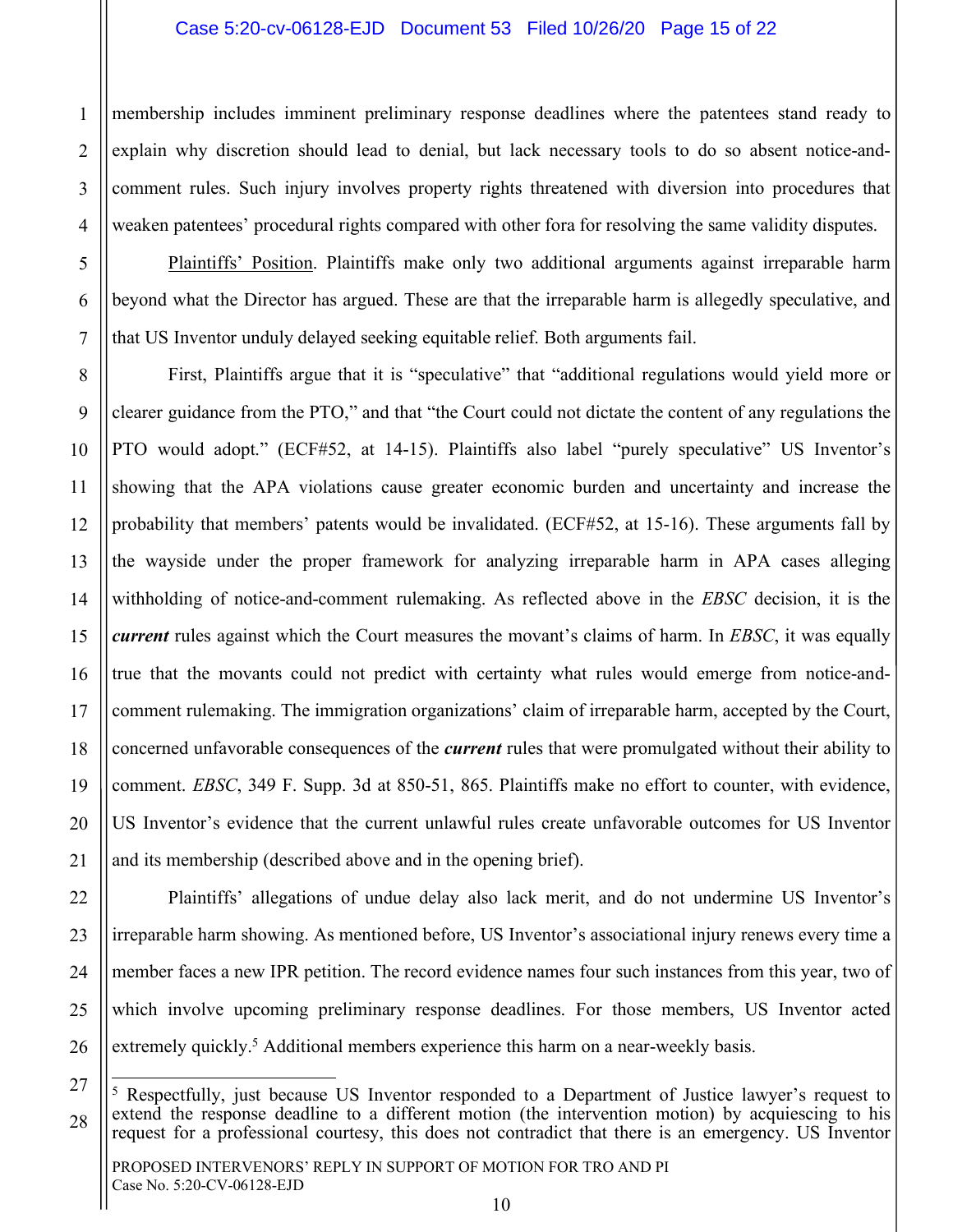#### Case 5:20-cv-06128-EJD Document 53 Filed 10/26/20 Page 16 of 22

Likewise, this case falls under Ninth Circuit holdings that find no material delay when there are "ongoing, worsening injuries." *Arc of California v. Douglas*, 757 F.3d 975, 990-91 (9th Cir. 2014). As the Ninth Circuit recognizes, "delay is but a single factor to consider in evaluating irreparable injury; courts are loath to withhold relief solely on that ground." *Id.* at 990 (citation omitted). When alleged injuries result from acts taken "over a period of time and having a cumulative impact . . . , the magnitude of the potential harm becomes apparent gradually, undermining any inference that the plaintiff was 'sleeping on its rights.'" *Id.* at 990-91. Thus, "waiting to file for preliminary relief until a credible case for irreparable harm can be made is prudent rather than dilatory [such that] a prudent delay in determining irreparable harm may become so small as to disappear." *Id.* at 991.

The record shows that US Inventor's injury, and that of its members, fits this description. The proposed Complaint in Intervention reveals that Board decisions under the unlawfully-promulgated discretionary standards only demonstrated injurious inconsistency and unclarity over time. (ECF#28-1, ¶ 70, discussing four inconsistent Board decisions dating between September 12, 2019 and July 28, 2020). This inventor-unfriendly outcome was not preordained. Hypothetically, the Director's "precedential" designations might have led to individual Board panels predictably denying petitions at a high rate, leaving patentees with no complaint. Unfortunately, that did not occur.

The tipping point for the present motion came with the September 4, 2020 decision on rehearing in *Windy City*. *See Facebook, Inc. v. Windy City Innovations, LLC*, 953 F.3d 1313, 1339-43 (Fed. Cir.), *reinstated on rehearing in relevant part*, 2020 U.S. App. LEXIS 28187 (Sept. 4, 2020). Before then, no one knew whether the Federal Circuit would leave intact the original panel ruling that the Director's "precedential" decisions did not constitute notice-and-comment rulemaking, and that "[t]here is no indication in the statute that Congress . . . intended [the Director] to engage in any rulemaking other than through the mechanism of prescribing regulations." *Id.* at \*63; *see generally id.* (noting possibility, but rejecting, that intervening Supreme Court authority might require vacating panel decision). This hot-off-the-presses reaffirmation was an essential argument point in US Inventor's motion. (ECF#34, at 2-3, 7, 11). "Ongoing, worsening injuries" continue to pile up during briefing of this motion. As

27

 $\overline{a}$ 

1

2

3

4

5

6

7

8

9

10

11

12

13

14

15

16

17

18

19

20

21

22

23

24

25

26

28 carefully stipulated to rapid deadlines for this preliminary injunction motion, and the intervention motion now is fully briefed under a fast timeline as between Plaintiffs and Proposed Intervenors.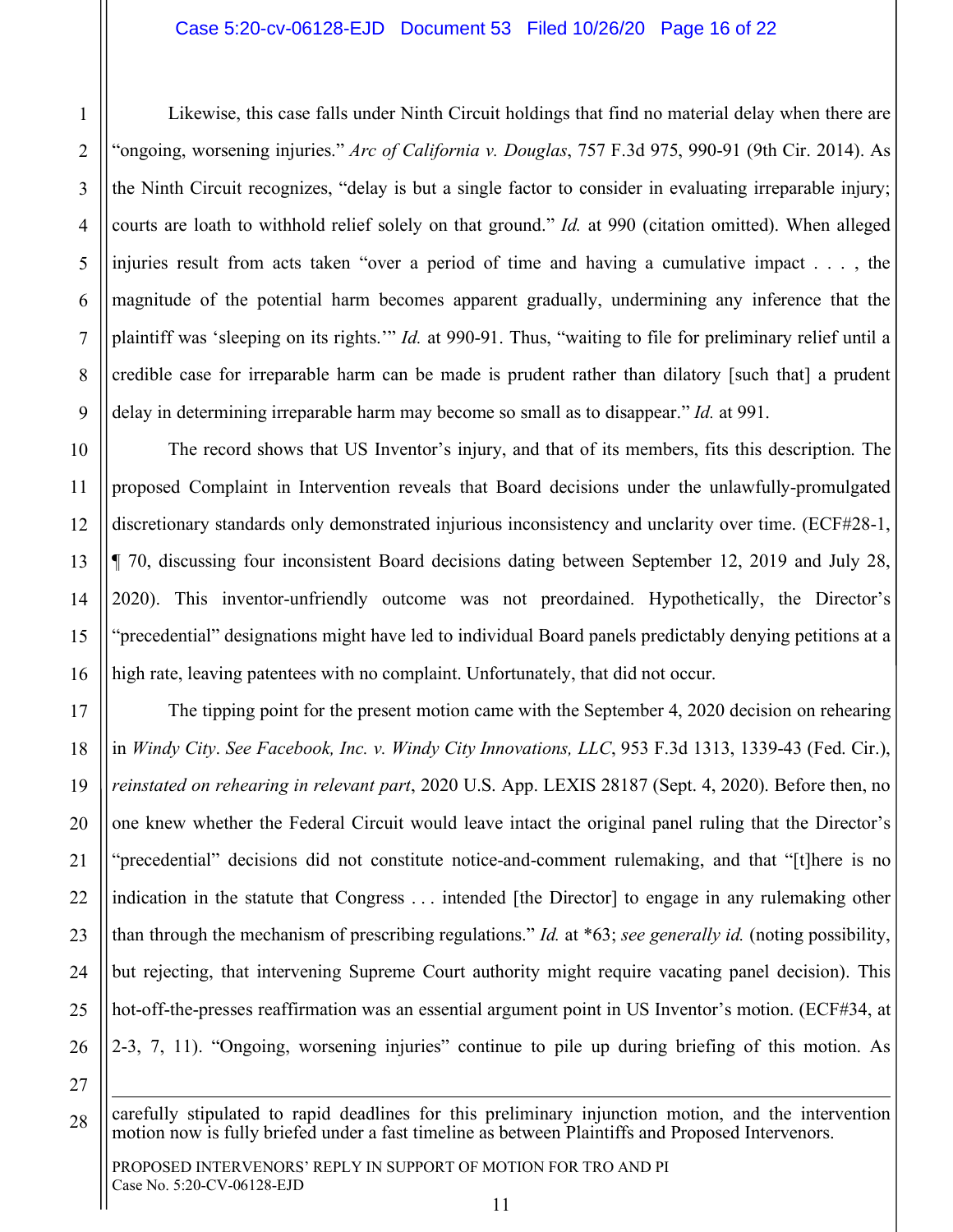1 2 mentioned above (*see* n.1, above), the Director inexplicably just now withdrew possible rules from an intra-government process that would have led to their publication for notice-and-comment.

For all of these reasons, neither the Director nor Plaintiffs raise any legitimate rebuttal to US Inventor's evidentiary showing of irreparable harm absent the requested relief.

#### **C. Balance of the Harms and the Public Interest**

3

4

5

6

7

8

9

10

11

12

13

14

15

16

17

18

19

20

21

22

23

24

25

26

27

28

Under the final two injunction factors, the Director simply repeats the assertion debunked above that there is "no actual harm" from withholding notice-and-comment rulemaking, compared with imposing rules on the public through the unlawful mechanism of "precedential" designations. (ECF#51- 1, at 19). This argument sidesteps the question. As discussed above, the *EBSC* decision shows that the relevant harm to US Inventor as movant includes the harm resulting from the content of the *current* unlawfully-promulgated rules and their instability based on the Director's power to withdraw them without notice. The Director simply ignores US Inventor's robust evidentiary showing.

The Director makes no attempt to show that he (or the agency) will be more harmed from an injunction than US Inventor will be from its absence. At most, the Director points to statutory timelines for institution decisions: three months after a preliminary response is received or due. (ECF#51-1, at 19). The Director overlooks that US Inventor's requested injunction does not interfere with any deadline. Court ordered institution denials during the proposed injunction would occur within each respective statutory time period. The Director makes no argument that he cannot issue timely denials.

Plaintiffs attempt separate arguments on the balancing factor. (ECF#52, at 16-17). Plaintiffs present no authority that their harm is a factor when Plaintiffs are not to be enjoined by the Court. The Court may, of course, accept Plaintiffs' arguments under the public interest prong.

Concerning that public interest, the Director says little. That is understandable, since he is on record already explaining (correctly) why the public interest is not harmed when the Director denies an AIA trial petition on discretionary grounds:

[A] USPTO decision declining to initiate an inter partes review leaves . . . the petitioner free to challenge those claims in district court, just as it was before filing a petition. [N]o one has a right to an instituted inter partes review proceeding, and the petitioner remains free to challenge those claims in district court or by filing for ex parte reexamination.

PROPOSED INTERVENORS' REPLY IN SUPPORT OF MOTION FOR TRO AND PI Case No. 5:20-CV-06128-EJD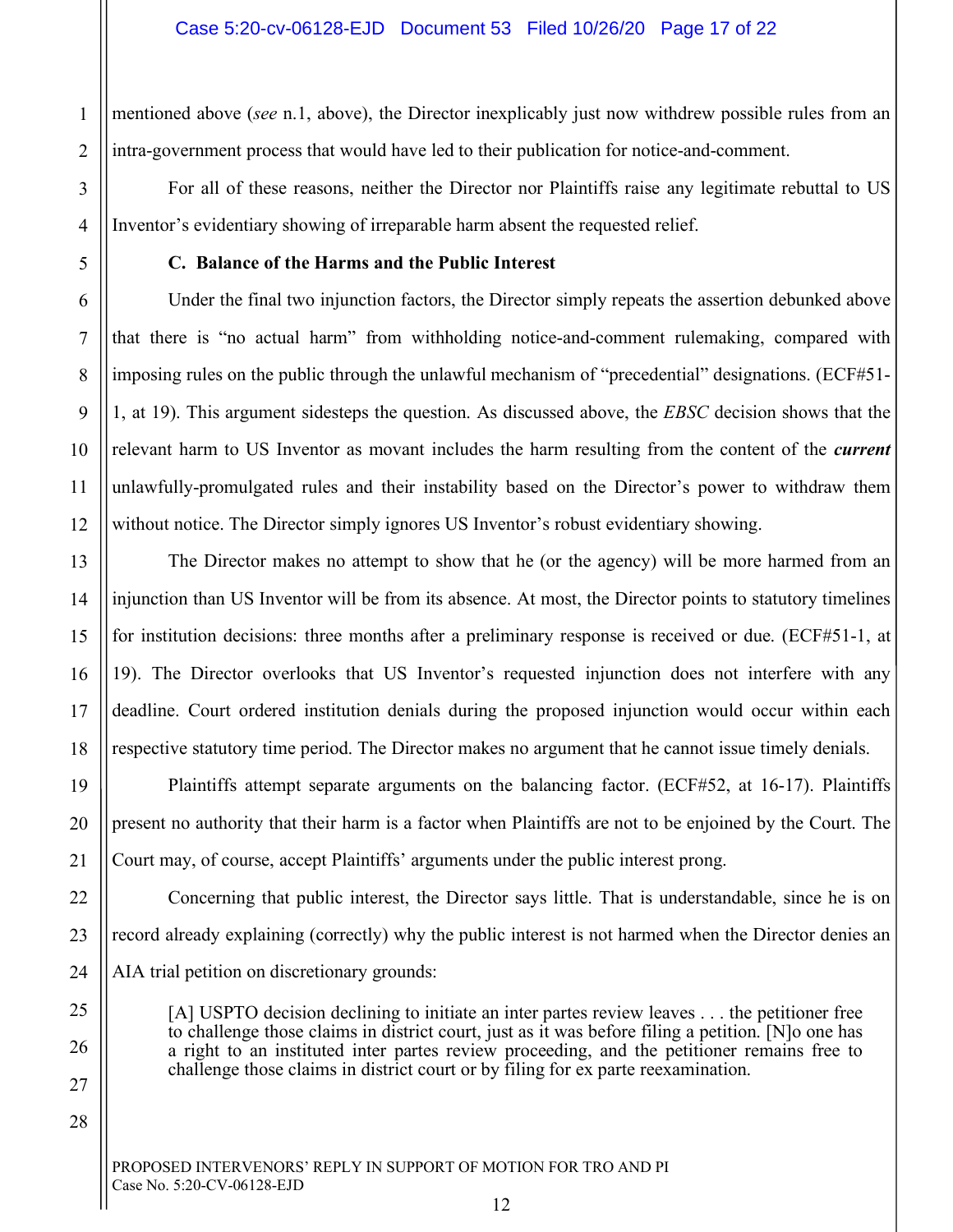2 (Exhibit B, Dkt. No. 22 in Federal Circuit Case No. 2020-2047, Intervenor-USPTO Director's September 14, 2020 Response to Appellant's Response to the Order to Show Cause, at 17). The Director's observations mirror US Inventor's argument, that continued availability of court challenges and ex parte reexamination prevent any diminution of the public interest in the adjudication of patent validity, once the Court grants the short-term requested injunction. (ECF#34, at 9, 19). Likewise, any residual public interest concerns on the Director's part are under the Director's own control, resolvable by the Director acting speedily to complete lawful APA processes to get those rules on the books.

Turning to Plaintiffs' claims of harm and impact on the public interest, they do not overcome what US Inventor and the Director agree to be the case: court challenges and ex parte reexamination would remain available under the Court's injunction. Plaintiffs in response point to Congressional aspirations that AIA trial reviews would be an additional "quick, inexpensive, and reliable alternative to district court litigation." (ECF#52, at 17, quoting 2008 legislative record of different Congress from that which enacted 2011 AIA). But Plaintiffs' argument is not based on evidence. No evidence of record suggests that AIA trials culminate in the intended efficiencies, or provide true "alternatives to district court litigation," as opposed to one-sided killing fields with outcomes different from those of litigation. The evidence shows that AIA trials are not "alternatives" to litigation, because of the vast imbalance in outcomes (84% invalidity versus 29% invalidity). Plaintiffs also invoke the "expertise of the Patent Office on questions of patentability," *id.*, but this comes with ex parte reexamination, too.

Nor would it "thwart the public interest" (ECF#52, at 18) to call a temporary halt to AIA trial invalidity challenges (channeling them into Article III courts and/or ex parte reexamination) pending completion of lawful APA rulemaking on discretionary factors. *S.A. v. Trump*, No. 18-cv-03539-LB, 2019 U.S. Dist. LEXIS 33286, \*27 (N.D. Cal. Mar. 1, 2019) (argument that injunction against enforcing a statute irreparably harms the public "reaches too far. The APA is a statute promulgated by duly elected representatives too, and courts may enjoin an agency when it violates the APA."). Time has proven that AIA trials are not, in fact, "key administrative procedures for maintaining a wellfunctioning patent system." (ECF#52, at 18). If that were so, AIA trials would involve invalidity rates similar to district court final dispositions, and would reach those outcomes at relatively small expense. As mentioned, it is the AIA trial system itself that *makes* targeted patents "weak," since data show that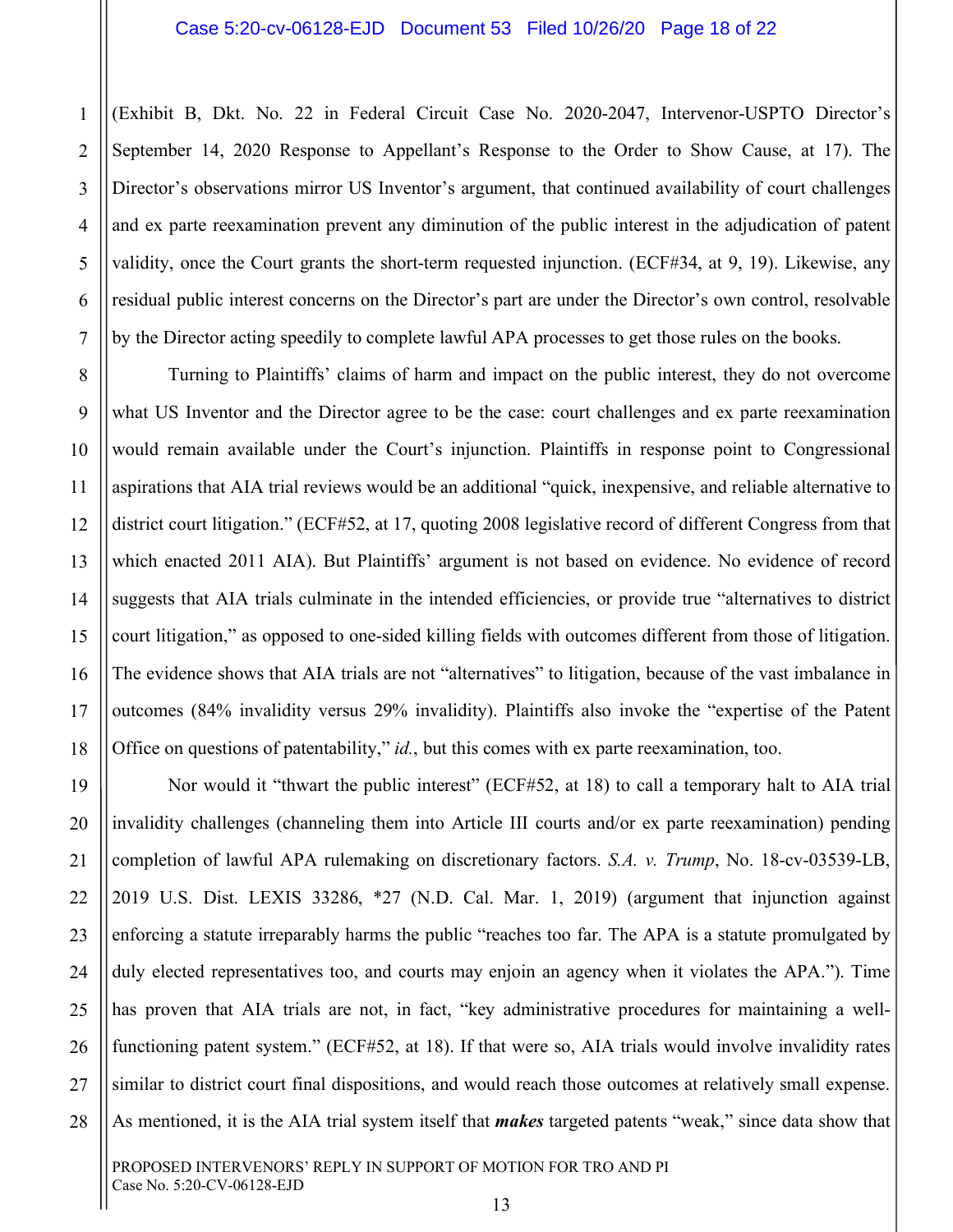"strong" patents get invalidated at high rates as well. Kulhanek, *cited above*, 90 St. John's L. Rev. at 1106-07 (83% invalidation rate for patent claims that already survived reexamination; high rate as well for patents that survived previous Article III court adjudication).

#### **D. The Scope of Interim Equitable Relief**

1

2

3

4

5

6

7

8

9

10

11

12

13

14

15

16

17

18

19

20

21

22

23

24

25

26

27

28

All that remains is Plaintiffs' challenge to the scope of the requested injunctive relief. Plaintiffs argue that the requested injunction does not track the final relief sought under US Inventor's Counts I and II. (ECF#52, at 10-12). But US Inventor's pleaded request for relief asks for the same injunction as requested in this motion. (ECF#28-1, Relief Requested ¶ 3). On this basis alone, the argument fails.

Plaintiffs also do not dispute that the requested injunction would abate the named harm to US Inventor and its membership. Plaintiffs err to assert that preliminary relief must exactly match or mirror the statutorily available permanent relief in a pleading's counts. To the contrary, preliminary injunctive relief is available so long as there is "a relationship between the injury claimed in the motion for injunctive relief and the claims set forth in the underlying complaint itself." *Pac. Radiation Oncology, LLC v. Queen's Med. Ctr.*, 810 F.3d 631, 636 (9th Cir. 2015). It is sufficient if the requested relief is "of the same character as that which may be granted finally." *Id.* Here the "same character" test is easily met. Permanent relief under Count I would result in compelled rulemaking setting forth properlypromulgated regulations for *discretionary denial* factors that cannot be withdrawn by any Director without notice. Similarly, the requested injunctive relief has the Court guiding the Director to implement *discretionary denials* until lawful agency procedures finalize.

Plaintiffs' argument also runs afoul of the broad discretion courts have to fashion interim equitable relief that will preserve the status quo, *i.e.*, to preserve "the last uncontested status which preceded the pending controversy." *Boardman v. Pac. Seafood Grp.*, 822 F.3d 1011, 1024 (9th Cir. 2015). A court may permissibly invoke the APA to suspend parts of a different statute. *S.A. v. Trump*, 2019 U.S. Dist. LEXIS 33286, at \*27. This is so even if actions under that different statute are ostensibly lawful. In *Boardman*, for example, counts for monopolization and attempted monopolization based on unlawful acts to acquire a company called "Ocean Gold" led to a preliminary injunction preventing *even otherwise-lawful preparatory conduct* for such an acquisition. *Id.* The Ninth Circuit held that the preliminary injunction was not overbroad: "By prohibiting [ostensibly lawful actions], the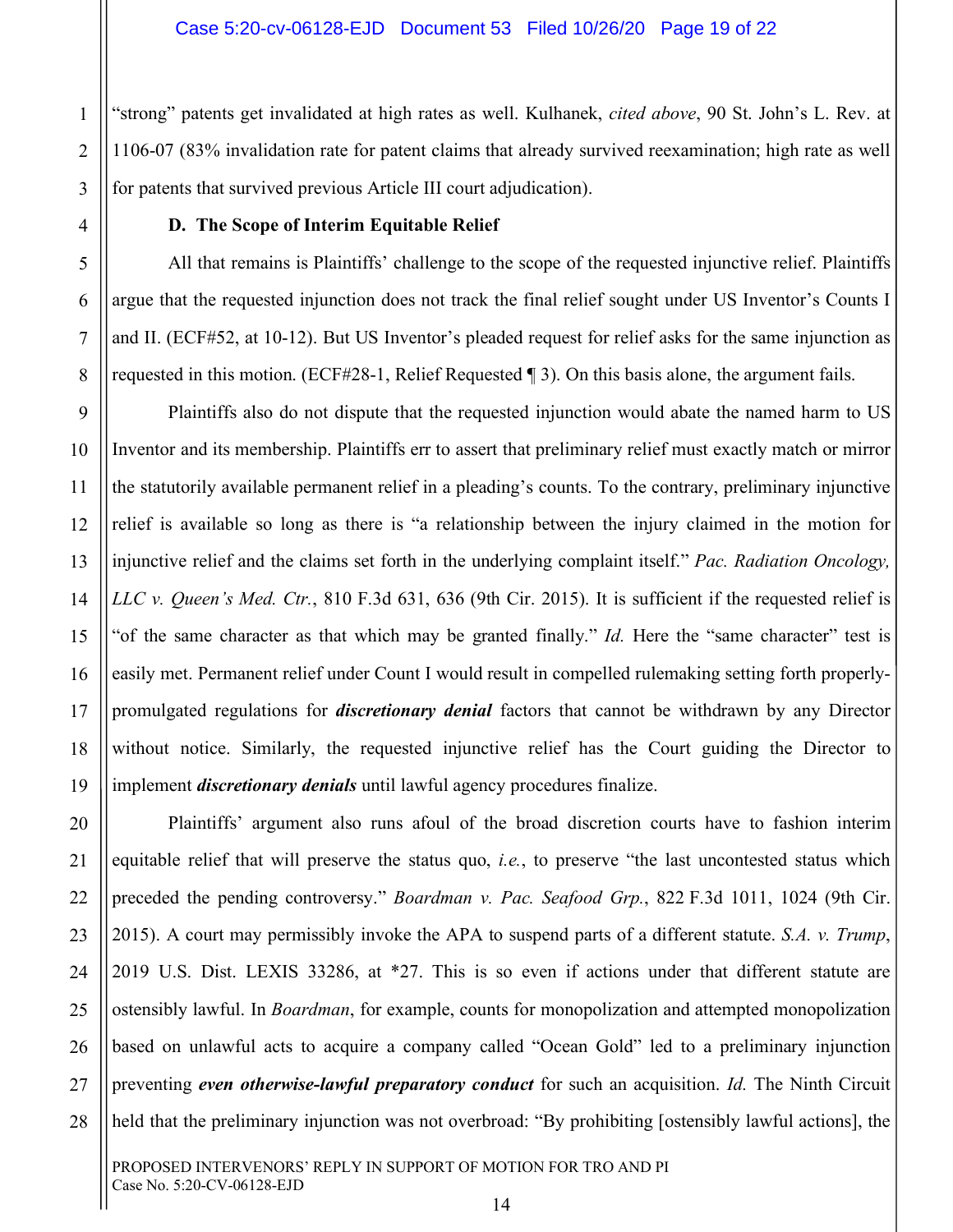#### Case 5:20-cv-06128-EJD Document 53 Filed 10/26/20 Page 20 of 22

district court effectively preserved the parties' last uncontested status, prior to Pacific Seafood's attempt to acquire Ocean Gold." *Id.* Likewise, here, the "last uncontested status" is the status before AIA trial reviews began in the absence of proper rulemaking on discretionary factors. At that time, "grants" of institution were nonexistent. This is why the requested injunction requires the Director to engage solely in denials of new petitions (absent consent), to preserve the status quo. Nothing in the APA cabins the Court's broad authority to grant interim equitable relief (whether that sought in US Inventor's motion, or something different that the Court might independently devise in consultation with the parties).

Finally, Plaintiffs demand that US Inventor request, through this motion, precisely the same compelled rulemaking of Count I and the same setting aside of agency action of Count II. This demand is, at best, naïve and unworkable. Asking preliminarily for the same relief that success in the lawsuit will permanently bring ignores that this is a *preliminary* injunction motion. This Court fashions a remedy that preserves the status quo *until* final decision arrives on the ultimate merits of US Inventor's Counts I and II, not a remedy that that *is* such a final decision.

#### **III.CONCLUSION**

For the foregoing reasons, as well as those in US Inventor's opening brief and evidentiary submissions, the Court should grant US Inventor's motion for a preliminary injunction. The injunction should be nationwide, as neither the Director nor Plaintiffs suggest any practical way to limit such an injunction to US Inventor's membership. Injury to US Inventor's membership is representative of the injury all patent owners sustain from having to argue against AIA trial institution without the critical information Congress said the Director must provide to enable fair access to the patent system.

#### **Dated:October 26, 2020 Respectfully submitted,**

*/s/ Robert P. Greenspoon* Robert P. Greenspoon (*pro hac vice*)  $rpg(a)fg-law.com$ Jonathan Hill (*pro hac vice*) jh@fg-law.com FLACHSBART & GREENSPOON LLC 333 N. Michigan Ave., Suite 2700 Chicago, IL 60601-3901 Phone: (312) 551-9500 Fax: (312) 551-9501

#### PROPOSED INTERVENORS' REPLY IN SUPPORT OF MOTION FOR TRO AND PI Case No. 5:20-CV-06128-EJD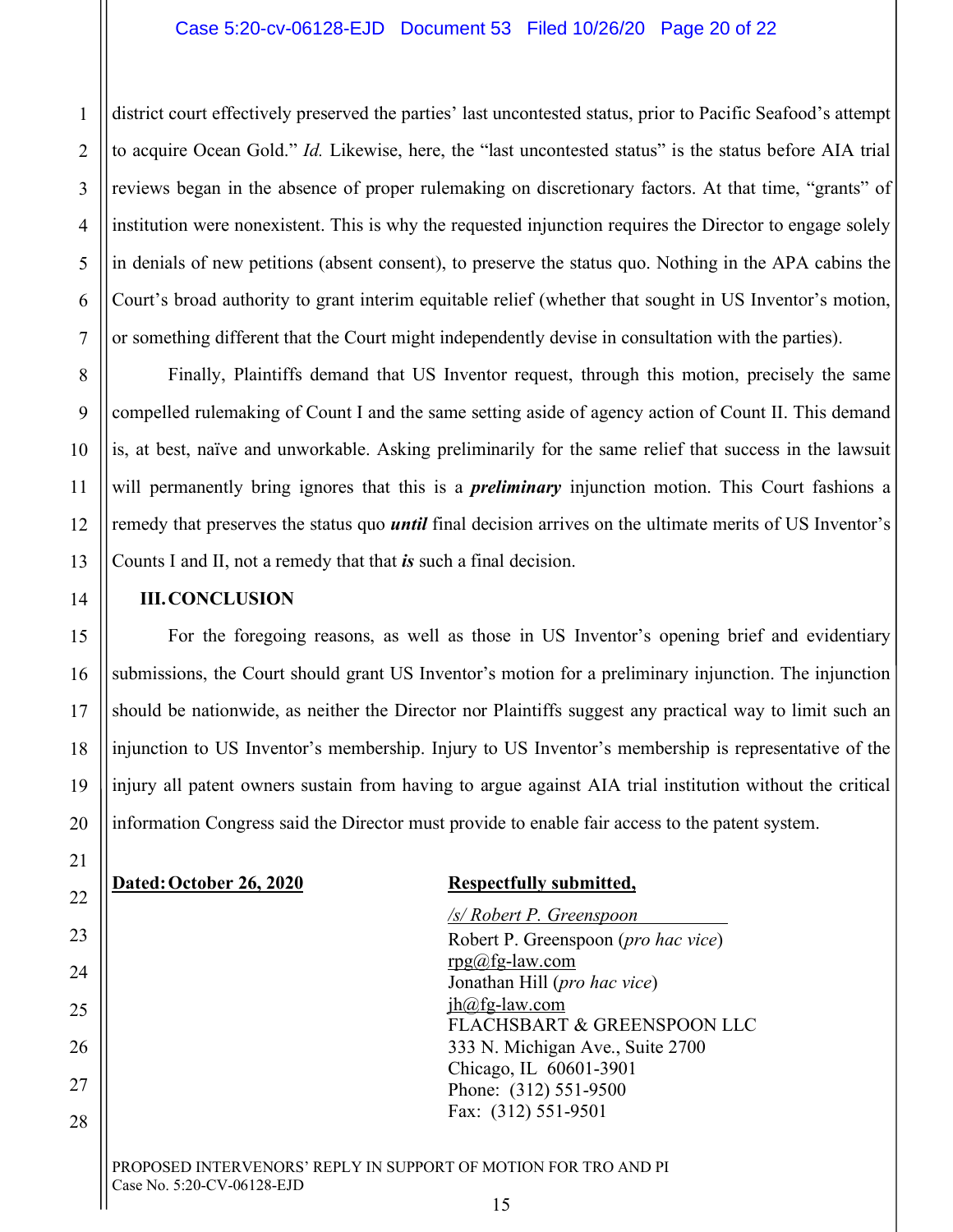|                | Case 5:20-cv-06128-EJD Document 53 Filed 10/26/20 Page 21 of 22                    |
|----------------|------------------------------------------------------------------------------------|
|                |                                                                                    |
| $\mathbf{1}$   | Lewis E. Hudnell, III (CASBN 218736)                                               |
| $\overline{2}$ | lewis@hudnelllaw.com<br>HUDNELL LAW GROUP P.C.                                     |
| 3              | 800 W. El Camino Real Suite 180<br>Mountain View, California 94040                 |
| $\overline{4}$ | T: 650.564.3698                                                                    |
| 5              | F: 347.772.3034                                                                    |
| 6              | Attorneys for Proposed Intervenors<br>US INVENTOR, 360 HEROS, INC.,                |
| $\tau$         | LARRY GOLDEN, WORLD SOURCE ENTERPRISES,<br>LLC, DARELTECH LLC, TINNUS ENTERPRISES, |
| 8              | LLC, CLEARPLAY, INC., E-WATCH, INC.                                                |
| 9              |                                                                                    |
| 10             |                                                                                    |
| 11             |                                                                                    |
| 12             |                                                                                    |
| 13             |                                                                                    |
| 14             |                                                                                    |
| 15             |                                                                                    |
| 16             |                                                                                    |
| $17$           |                                                                                    |
| 18             |                                                                                    |
| 19             |                                                                                    |
| 20             |                                                                                    |
| 21             |                                                                                    |
| $22\,$         |                                                                                    |
| $23\,$         |                                                                                    |
| 24             |                                                                                    |
| 25             |                                                                                    |
| 26             |                                                                                    |
| 27             |                                                                                    |
| 28             |                                                                                    |

PROPOSED INTERVENORS' REPLY IN SUPPORT OF MOTION FOR TRO AND PI Case No. 5:20-CV-06128-EJD